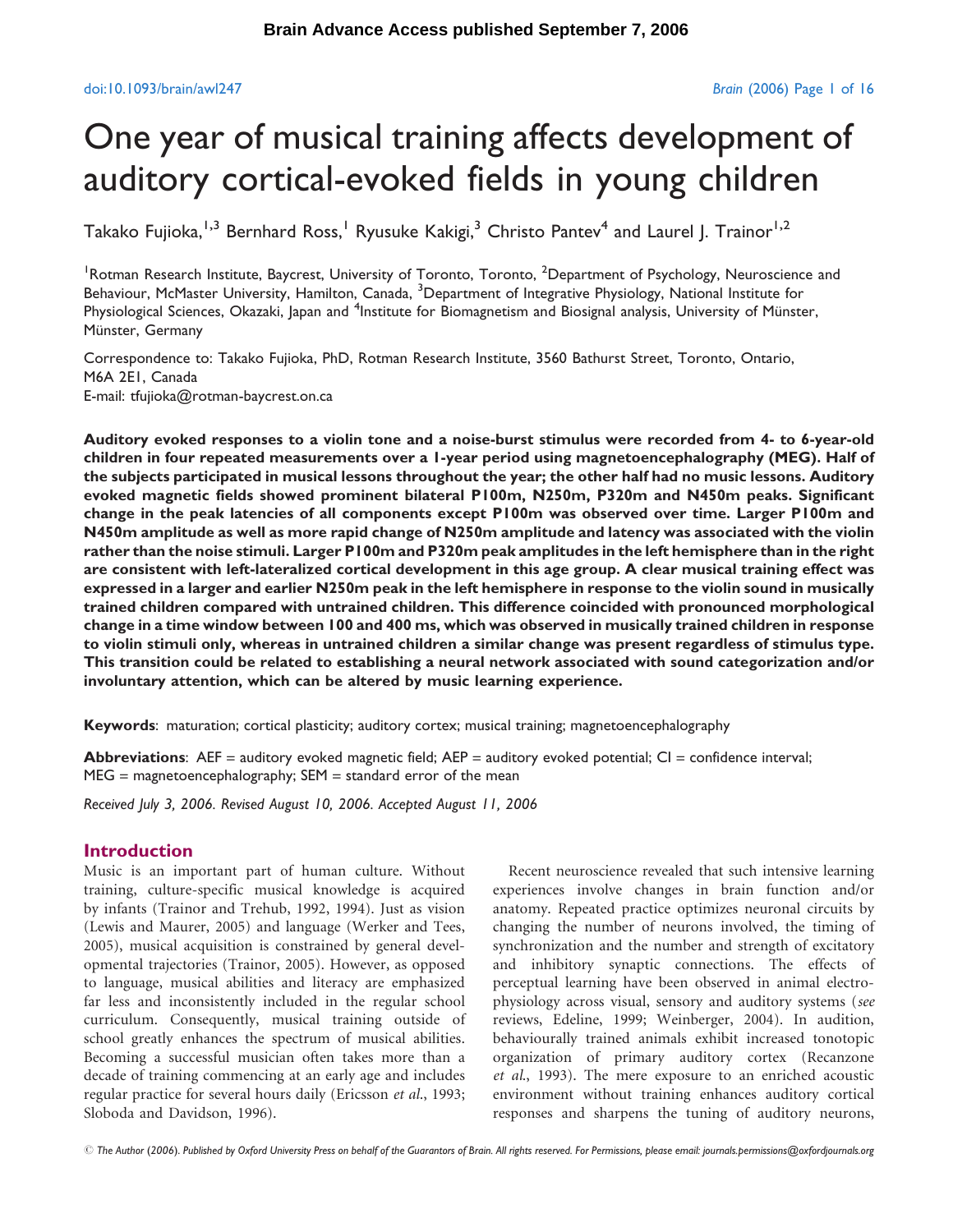even to un-experienced sounds in both young and old animals (Engineer et al., 2004), and such enhancements can last for days with different time courses of decay for different peak components. In summary, those studies show that training and acoustic environments have complex impacts on the auditory system.

The function of the human brain can be studied noninvasively by recording the electroencephalogram (EEG) or the magnetoencephalogram (MEG) extra-cranially, which both reflect the summation of electrical currents generated by the synchronous depolarization of neurons. In particular, the obligatory auditory cortical response to acoustic stimulation, termed the auditory evoked potential (AEP) or auditory evoked magnetic field (AEF), gives important information about when and where the sound is processed. In adults, long latency AEP/AEF typically consists of several positive and negative deflections such as the P1(m) (vertex positive AEP or AEF from upward oriented source at 50 ms in latency, 'm' stands for magnetic field response), N1(m) (100 ms), P2(m) (200 ms), occasionally N2(m) (250–300 ms) and the following sustained potential/field (SP/SF). These components are thought to have different origins and to reflect different types of processing. The recorded EEG and MEG contain complementary information (Hari et al., 1982). While EEG contains both laterally and tangentially oriented neural activities to the head surface from cortical and subcortical areas, distortion in signal due to volume conductions makes source localization difficult. In contrast, MEG measures only tangentially oriented neural activities from cortical areas and its source analysis is free from such distortion (Hämäläinen et al., 1993). This makes MEG especially suitable for investigating human auditory areas located in supratemporal plane and the supratemporal gyrus of which neurons are mostly perpendicular to the head surface.

The morphology of AEP/AEF takes 20 years to develop from the newborn to adult status (Courchesne, 1990; Ponton et al., 2000; Ponton et al., 2002). Typically, newborns exhibit a biphasic wave consisting of a positive peak at 200– 300 ms followed by a negative peak at 400–600 ms, while an earlier positive peak P1 around 100 ms emerges in younger children (1–3 years of age) followed by two negative components at 250 ms and 450 ms (Barnet, 1975; Courchesne, 1990; Kushnerenko et al., 2002). After 3 years of age, an N1/P2 complex at 150 ms in latency emerges only with slow stimulation (Paetau et al., 1995; Bruneau et al., 1997; Sharma et al., 1997; Ceponiene et al., 1998). During school age, the latencies and amplitudes generally decrease, although different AEP/AEF components show different maturation rates, depending on the neuronal, synaptic and myelinational maturation of the layer-specific neuronal populations that contribute to the processing reflected in each component (Ponton et al., 2000, 2002; Gomes et al., 2001; Tonnquist-Uhlén et al., 2003). Also, AEP/AEF development in children is different for speech and nonspeech sound. Pang and Taylor (2000) reported that the N1 to speech sound matured between 13 and 14 years of age and the N1 to pure tones after 15–16 years of age. Wunderlich et al. (2006) described larger discrepancies in amplitude and latency in overall AEP components depending on stimulus types (speech, high- and lowfrequency pure tones) in children from newborns to 3 year old. This implies that processing musical sounds might also mature differently from processing non-musical sound and that the maturational trajectory can be affected by intensive musical experience.

As effect of musical training on adult auditory cortical responses larger N1m and P3 (endogenous component peaking at 300 ms relate to target detection) have been found in musicians than non-musicians, especially when they commenced musical training at an earlier age (Pantev et al., 1998; Trainor et al., 1999). The timbre-specific enhancement of N1m indicated that this enhancement strongly depends on their training experience (Pantev et al., 2001). Enhanced P2 in musicians (Shahin et al., 2003) demonstrated training specific sensitivity of this AEF component. Endogenous evoked responses related to the automatic auditory processing have been shown to be enhanced in musicians when the stimuli involve processing of melodic, harmonic or temporal structure (Russeler et al., 2001; Tervaniemi et al., 2001; Koelsch et al., 2002; Fujioka et al., 2004, 2005; van Zuijen et al., 2004, 2005). These responses except P3 reflect pre-attentive processes for sound perception and do not require superior behavioural performance from musicians as prerequisite. These enhanced auditory responses in musicians are accompanied by their enlarged cortical areas such as medial part of Heschl's gyrus (Schneider et al., 2002) and the anterior part of corpus callosum (Schlaug et al., 1995).

Because short-term training in auditory 'non-musical' discrimination tasks can also cause enhancement in adults' AEP/AEF (Reinke et al., 2003; Tremblay et al., 2001; Tremblay and Kraus, 2002; Bosnyak et al., 2004), it is of interest to examine how the brain develops differently in young children undergoing musical training, and to determine which AEP components are sensitive to such a training experience at early age. These issues were addressed in a previous study (Shahin et al., 2004), where musically trained children of 4–5 years of age showed larger P1 and P2 to the piano tones compared with untrained children. However, the impact of training on developmental trajectory remained unclear because no significant difference was seen between the two measurements 1 year apart in either group.

Thus, the aim of the present study is to address three questions: (i) how do auditory responses in children mature within a year? (ii) What component of brain responses in each hemisphere matures differently to musical sound and non-musical sound? (iii) How does musical training affect normal maturation? Using a violin tone and a noise-burst stimulus, we recorded AEFs in four sessions over a year period from 4- to 6-year-old children. Half of the children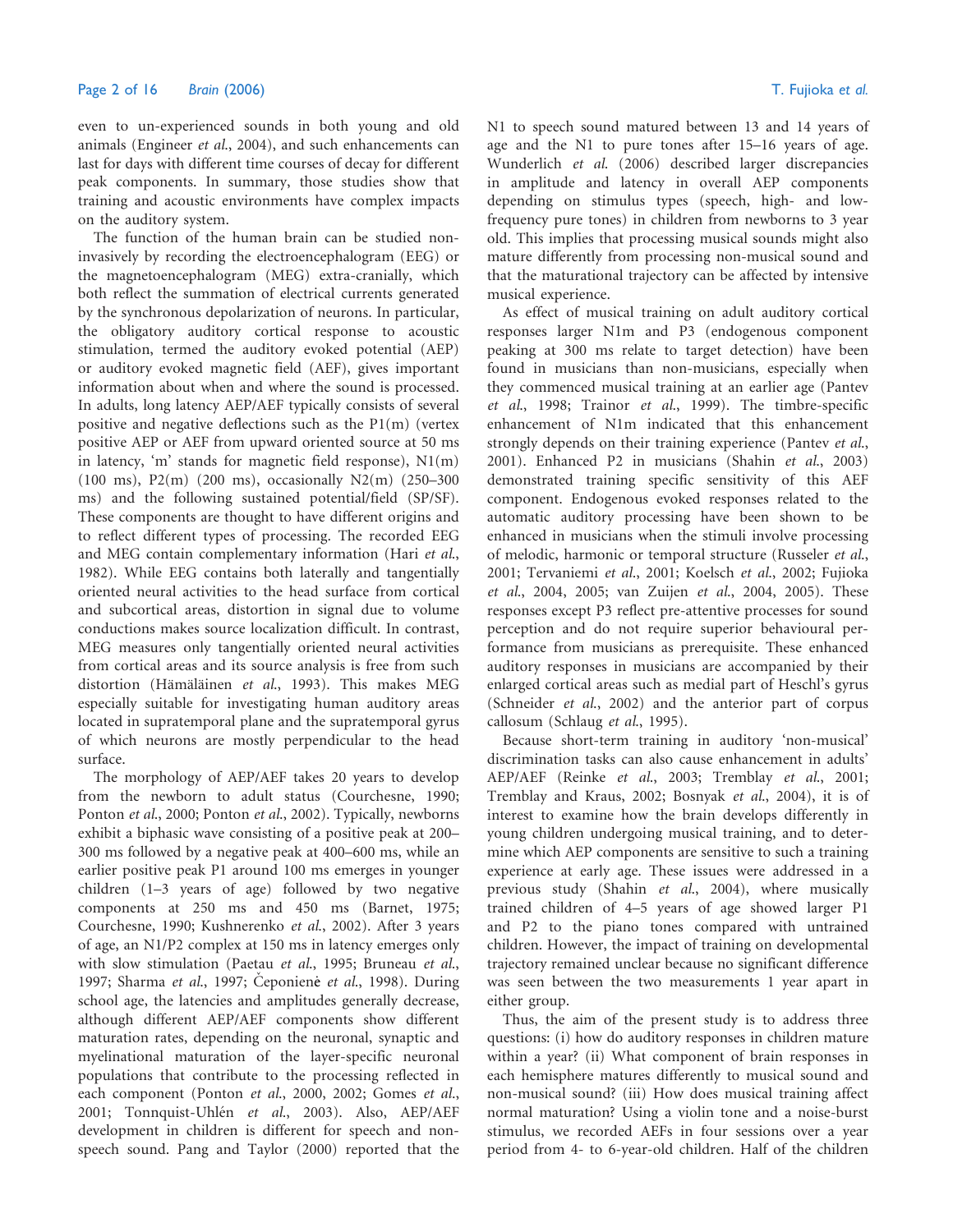| Session | All subjects |                         | Subgroups |                         |                 |                         |  |  |  |
|---------|--------------|-------------------------|-----------|-------------------------|-----------------|-------------------------|--|--|--|
|         | n            | Mean age (SEM) (months) |           | Musically trained group | Untrained group |                         |  |  |  |
|         |              |                         | n         | Mean age (SEM) (months) | n               | Mean age (SEM) (months) |  |  |  |
|         | 12           | 66.2(2.4)               | 6         | 65.7(1.6)               | ь               | 66.7(4.8)               |  |  |  |
|         | 10           | 72.3(2.4)               |           | 70.8(1.6)               |                 | 73.8(4.7)               |  |  |  |
|         | 10           | 75.0 (2.8)              |           | 73.8(1.5)               |                 | 76.2(5.7)               |  |  |  |
| 4       | 12           | 78.3 (2.5)              | 6         | 77.8(1.6)               | 6               | 78.7 (4.9)              |  |  |  |

Table 1 Mean age of the subjects at the day of the four sessions

were enrolled in a music programme called Suzuki methods, whereas the other half were not involved with any musical education outside of school.

# Material and methods

## Subjects

Twelve children (three females) of 4–6 years of age at the first MEG recording participated in this study. Four sessions were performed at intervals of 3–4 months so that the last session was conducted within 11–14 months after the first session (mean: 12.08). Six children (one female) had attended one of the Suzuki music schools in Toronto area within 3 months before the first measurement (five violin and one piano). The average duration of lessons before the first session was 1.5 months (range: 0.75–2.5). The other six had taken no music lessons outside of school. One participant in each subgroup was left-handed. One subject in each group missed the second session and another subject missed the third session. The total number of subjects and the average age at each session are given in Table 1.

Parents gave informed consent to participate after they were informed about the nature of the study. Parents also completed a detailed questionnaire concerning their child's daily activities inside and outside of school, handedness and health status. None had reported learning or health problems. The time spent for outsideschool activities ranged between 0.5 and 1.5 h daily in both groups. The variety of extra-curricular activities in the Suzuki children included gymnastics, hockey, karate, skate, soccer and swimming in addition to Suzuki study. In the untrained group the activities included dance, gymnastics, hockey, karate, soccer and swimming. The average time for listening to music was 4.4 h per week for both Suzuki and untrained children. Only one child in the Suzuki group had both parents who played musical instruments actively without formal training, and another had a parent who was trained in piano at an advanced level but was not playing currently. Four children in the untrained group had a parent who was trained to an advanced level, two of whom were currently active hobby musicians. None of the participants reported either having absolute pitch perception or playing/singing by ear. The Research Ethics Board at Baycrest approved all experimental procedures.

## Musical education

The Suzuki method is a music pedagogy system developed by the Japanese violinist Shinichi Suzuki (1898–1998) in Japan in the 1940s. His association Talent Education has spread throughout Japan and worldwide from the 1960s. The first Canadian Suzuki programme was established in 1965 according to The Canadian Encyclopaedia [\(http://www.thecanadianencyclopedia.com](http://www.thecanadianencyclopedia.com)).

We chose students in Suzuki training rather than other institutional or private music programmes for four reasons. First,

the programme is provided by a certified teacher in an institution licensed by the association, which uses the Suzuki lesson books in order. Thus common exposure to musical materials across participants over time was ensured. It should also be noted that absolute pitch training is not a part of Suzuki method. Secondly, the programme strictly forbids selection of children according to their initial musical talent. This ensures that children enrolled in the programme are not selected because they are behaviourally gifted before the training. Thirdly, the parental involvement and social philosophy of this method allows us to assume that children in the programme have similar supports from family and peers regardless of their progress in the actual training. Finally, the absence of early training in reading musical notation in the programme allows us to examine the effects of training in auditory and sensorimotor modalities, providing a closer model to traininginduced cortical change in behavioural neuroscience.

#### Stimuli

Two types of acoustic stimuli were used. One was a violin tone, produced by one down-bow stroke at the pitch of A4 (fundamental frequency of 440 Hz) with an open A string. The whole duration of the tone was 850 ms; the power of the acoustic wave decayed to 33% of the maximum at the 500 ms time point. The violin tone was played by a graduate student in the faculty of music, University of Toronto, and recorded in the faculty studio using a microphone (TLM 193, Georg Neumann, Berlin, Germany), mixer (GS3, Allen and Heath, Cornwall, UK), analogue–digital converter (Delta 1010, M-Audio, Irwindale, CA, USA) and a Pentium-4 processor computer system (Intel, Santa Clara, CA, USA). The other stimulus was a 500 ms noise burst, including 5 ms linear rising and falling ramps, created by a custom-built computer program. The simple time envelope for the noise rather than the same envelope as the violin sound was chosen to avoid a wind- or storm-like sound.

Both stimuli were stored and played in Windows wave file format using 16 bit and a 44 100 Hz sampling rate in STIM computer program (Neuroscan Inc., El Paso, TX, USA). Stimuli were presented in blocks of 100 repetitions at a stimulus–onset asynchrony (SOA) of 3 s, resulting in block duration of  $\sim$  5 min. The order of stimulus blocks was counter-balanced within each group and each session. Each stimulus block was repeated if subjects agreed to extend the recordings.

The sound intensities were set in each ear to 60 dB above hearing threshold for the violin tone. Piloting test in 10 young adults with normal hearing revealed that thresholds for the noise were 3 dB higher on average than those for the violin tone. Therefore, the noise sound file was calibrated to be 3 dB above the violin tone. The hearing thresholds were assessed for each ear behaviourally as follows. First, the children were familiarized with the violin sound; then, they were accommodated properly into the MEG recording position and instructed to raise their hand whenever they heard the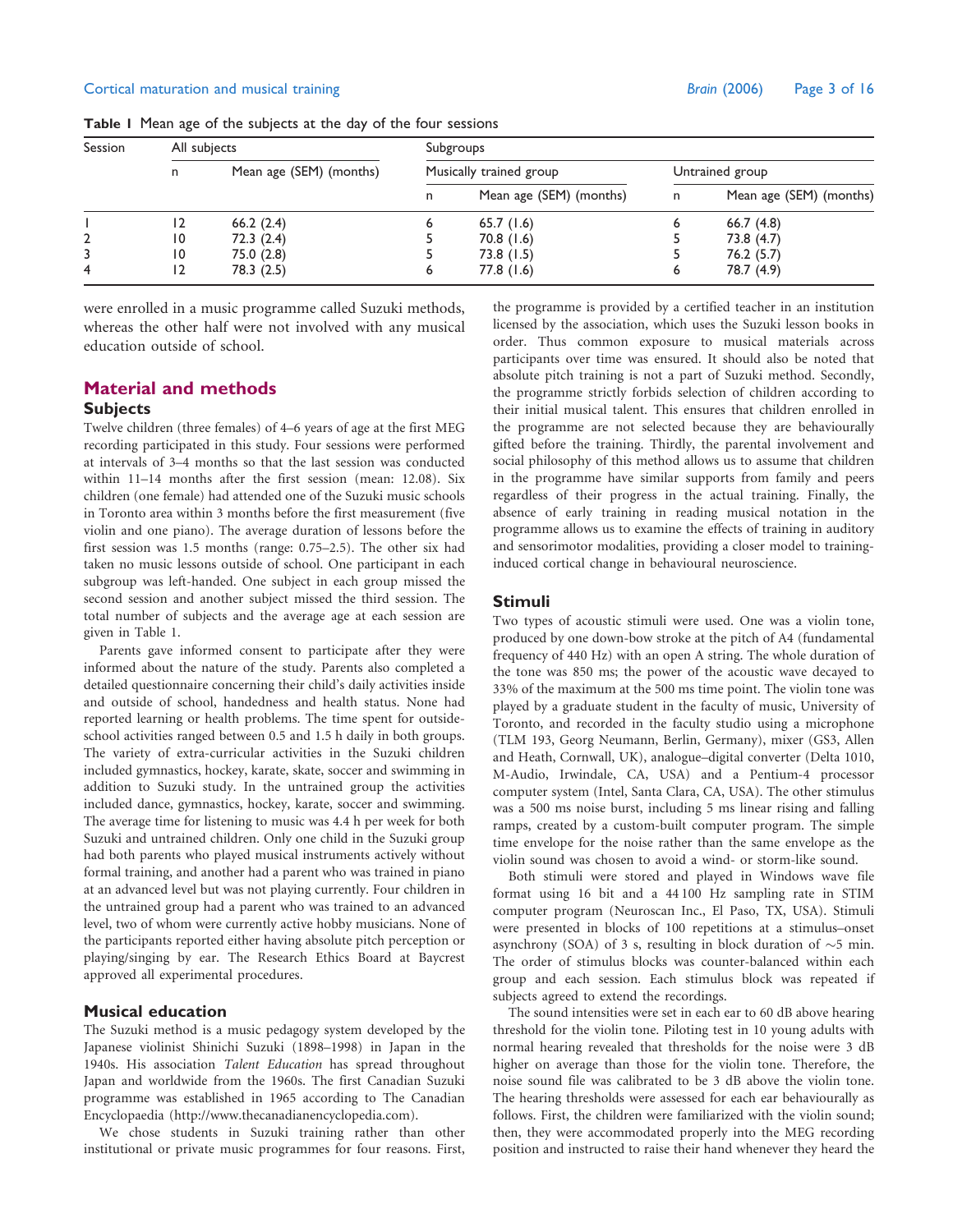

Fig. I Apparatus for MEG recording with a participant in a lying position on a bed with the head inside the whole-head dewar. Three coils for head location were placed at nasion, left and right pre-auricular positions, respectively. The ear plugs attached to plastic tubes were inserted to both ears to deliver the sound stimuli.

sound, while the experimenter gradually increased its intensity in 5 dB steps from 0 dB using an audiometer (OB822, Madsen, Taastrup, Denmark). The threshold was measured twice. When the first threshold was higher than that of the repeated test, the second value was taken; otherwise both were averaged.

#### MEG recordings

The MEG recordings were performed in a quiet magnetically shielded room using a 151-channel whole-head neuromagnetometer (VSM Medtech, Port Coquitlam, BC, Canada). The magnetic field data were recorded with 100 Hz low-pass filtering at a sampling rate of 312.5 Hz in epochs of 2.4 s including a 400 ms pre-stimulus interval.

Three coils for determining head location relative to the MEG sensor were adhered at the nasion and to the left and right preauricular points, respectively, before subjects were brought to the MEG room. The coil positions and  $\sim$ 50–70 points of head shape on the scalp surface were recorded using a 3D digitizer (Polhemus, Colchester, VT, USA). When the coils could not be placed in the exact pre-auricular points owing to the extreme discomfort in the subject, they were attached as close as possible to the correct points. In such a case, the correct pre-auricular points and actual coil locations were recorded in the head shape data and MEG coordinate system was adjusted accordingly afterwards. Children lay down comfortably in supine position on a bed with their head inside the MEG dewar (Fig. 1). The sound stimuli were delivered through insert earphones, which consisted of foam insert tips attached to plastic tubes (diameter: 5 mm, length: 1.5 m), connected to the transducers (ER3A, Etymotic Research Inc., Elk Grove Village, IL, USA). The 10 ms delay until the sound reaches the ear was corrected in data analysis. The children were instructed to stay awake and not to move their bodies. They watched a soundless movie of their own choice (cartoons or child-friendly movies), projected onto a screen placed in front of the face. The subject's compliance was verified by video monitoring. Most children preferred to have their parent stay in the shielded room. To avoid noise contamination, only one adult was allowed to sit on a chair placed at a distance of >1.5 m from the MEG sensor and instructed to keep quiet and not to move during the recording.

# Data analysis

Table 2 shows the numbers of successfully recorded blocks in each session. In most cases the recording of a repeated second block was feasible. AEF responses were averaged according to stimulus onset within each stimulus block after rejection of artefact (eye-blink, eye-movement and body movement, typically exceeding 1.0 pT) by visual inspection. The mean number of recorded trials per block was 97.2 out of maximum 100, while that of accepted trials was 85.5.

AEF sources were modelled for each block as equivalent current dipoles in the left and right hemispheres using spatiotemporal fitting methods (Scherg and Von Cramon, 1986) within the time interval of 0–800 ms after stimulus onset. This fit algorithm gave an estimate of the centre of neural activity for the whole time-course of the auditory response, resulting in the most representative tangential sources from the auditory cortices. The tangential source activities should characterize P1-N1-P2-N2 peaks in which most maturational change occurs (Ponton et al., 2002) (In their study N1 is referred to as N1b to distinguish it from the radially oriented N1 components. Here we use N1 for simplicity as we do not measure radial sources). A single sphere model with the radius between 7.5 and 8.2 cm was estimated from the individual digitized head shapes, yielding almost similar sphere size to adult allowing dipole fitting without modification. The three fiducials defined the  $x-y$ plane of a Cartesian coordinate system with the origin at the midpoint between the pre-auricular points, the posterior–anterior axis  $(x)$  pointing toward the nasion and the medial–lateral axis  $(y)$ pointing from right to left. The inferior–superior axis  $(z)$  was defined by the vector normal to the  $x-y$  plane in the upward direction. Table 2 also shows the number of dipoles accepted according to the following criteria: (i) goodness of fit was better than 70%; (ii) source orientation upward  $\sim$ 100 ms; and (iii) location was successfully estimated within the general auditory areas ( $-2 < x < 2$ ,  $3 < |y| < 8$ , and  $3 < z < 8$  cm). In all subjects at every session, at least one dipole in each hemisphere for each stimulus was successfully estimated as shown in Table 2. Since we used a 800 ms time window to estimate dipoles and included all sensor data, the goodness of fit partially reflects a signal-to-noise ratio that varies over that time.

Figure 2 depicts mean dipole locations across all subjects to violin and noise stimuli in each session. The dipoles were located close together across sessions within a 1 cm cube, reflecting robust reproducibility of AEF and dipole estimation. There was no indication of location separation between stimulus conditions, except a slight posterior shift for the dipoles to noise compared with violin stimulus and no differences were found between groups and sessions.

Source activities in left and right auditory cortices at each session were calculated on the basis of the mean locations using the signal space projection technique to collapse the 151 time series of the MEG sensors into a single waveform of magnetic dipole moment (Tesche et al., 1995; Ross et al., 2000).

Figure 3 shows examples of individual AEF waveforms, magnetic field topographies and source waveforms of averaged data obtained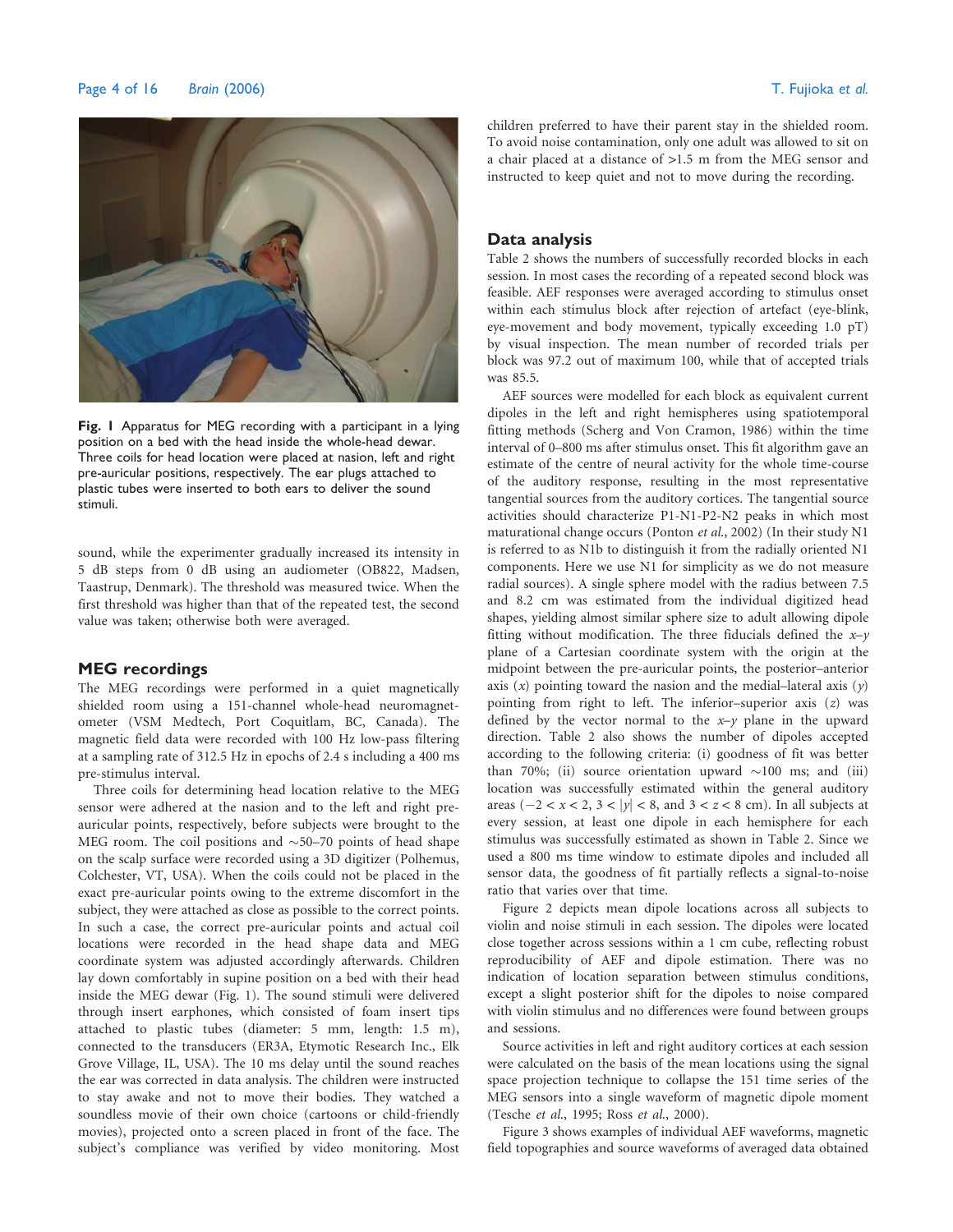#### Cortical maturation and musical training Theorem 2006 Cortical maturation and musical training Brain (2006) Page 5 of 16

Table 2 Number of valid dipole estimations and the mean value of its GOF (goodness of fit) in the left and right hemisphere, indicated with number of total recorded blocks for each stimulus for each session

| Session | <b>Subjects</b> | Violin          |          |       |           |            | <b>Noise</b>    |          |       |           |            |
|---------|-----------------|-----------------|----------|-------|-----------|------------|-----------------|----------|-------|-----------|------------|
|         |                 | Recorded blocks | n dipole |       | $GOF(\%)$ | <b>SEM</b> | Recorded blocks | n dipole |       | $GOF(\%)$ | <b>SEM</b> |
|         |                 |                 | Left     | Right |           |            |                 | Left     | Right |           |            |
|         | 12              | 23              | 18       | 18    | 83.1      | ۱.0۱       | 24              | 16       | 18    | 82.6      | 0.81       |
| 2       | 10              | 20              | 17       |       | 85.5      | 20.۱       | 9               |          | 17    | 83.1      | 06. ا      |
| 3       | 10              | 20              | 20       | 20    | 88.2      | 0.96       | 20              | 19       | 19    | 87.0      | 1.01       |
| 4       | 12              | 23              | 19       | 18    | 87.8      | 0.83       | 23              | 18       | 17    | 83.8      | 0.96       |



Fig. 2 Mean dipole locations for each session (Sessions 1, 2, 3 and 4) of violin and noise stimuli are shown in two-dimensional planes for (top) the inferior–superior and the medial–lateral directions, and (bottom) the posterior–anterior and the medial–lateral directions. Error bar in each plot indicates standard error of the mean (SEM).

in the first session. Sensor topographies are shown for four different time points, corresponding to the positive peak  $\sim$ 100 ms (termed P100m), the negative peak at 250 ms (N250m), the positive peak at 300 ms (P320m) and the negative peak at 450 ms (N450m). The polarity of these components is positive for an upward oriented source that corresponds to a vertex positive potential in the EEG.

From source waveforms, peak amplitude and latency for P100m, N250m, P320m and N450m were identified in each individual data set. When a peak was not clearly identifiable, that point was treated as missing. The data of four participants who missed either the second or third session of recording were estimated by the average within each subject. The peak amplitude was measured from the baseline for all components.

The data were statistically examined by repeated-measures analyses of variance (ANOVA) using three within-subject factors: Sound (violin, noise), Hemisphere (left, right) and Session (1st, 2nd, 3rd, 4th). An additional between-subjects factor, Group (Suzuki, untrained), was examined. When Mauchly's sphericity test was significant, the appropriate adjustment in degrees of freedom [Greenhouse-Geisser's epsilon  $(\varepsilon)$ ] was applied. Post hoc comparisons were conducted with Bonferroni corrections.

#### Behavioural tests

Music and digit span tests were conducted at the first and fourth sessions to assess children's musical discrimination and working memory abilities. The music test consisted of a sequence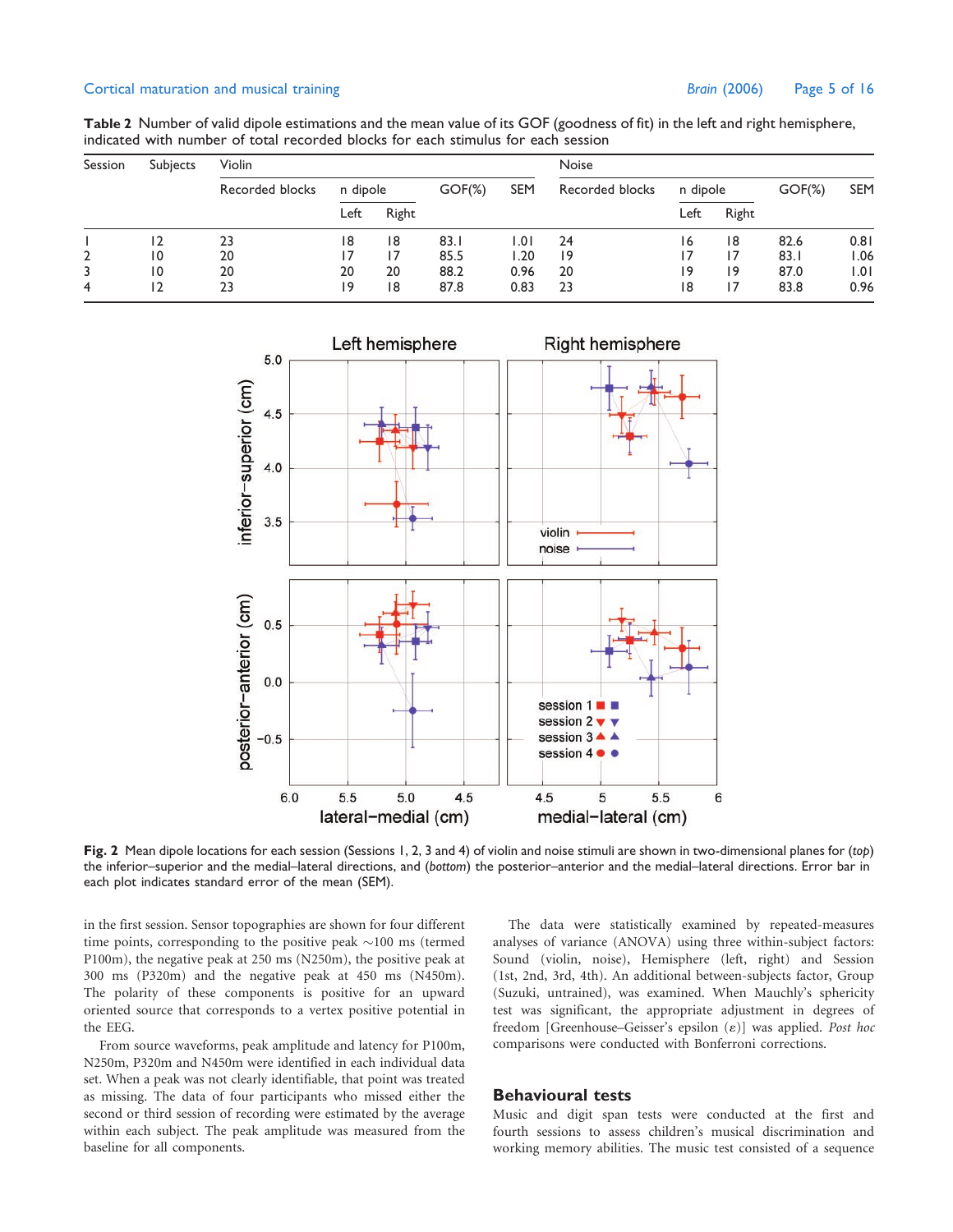#### Page 6 of 16 Brain (2006) Services and the services of the services of the services of the services of the services of the services of the services of the services of the services of the services of the services of the ser



Fig. 3 Example of magnetic evoked responses to the violin and the noise sound stimuli from one subject in each stimulus block for violin sound (left panel) and noise sound (right panel). For each panel (top), auditory evoked magnetic responses are shown as butterfly plots of overlaid 70-channel data in left and right hemisphere separately (middle), topographic map from all sensors in four time points indicated below each map and (bottom) source waveforms in left and right dipoles.

of same–different discrimination tasks in three subcategories of harmony, rhythm and melody, containing 10, 8 and 8 trials, respectively. The further details of each section are described in a previous study (Anvari et al., 2002). This test took  $\sim$ 30 min including instructions. Digit span used in the present study is a subtest from the Wechsler Intelligence Scale for Children—Third Edition (WISC-III) (Wechsler, 1991) and took  $\sim$  10 min to conduct. Since most subjects were under 6 years old at the first session, normative data are not available for WISC-III. Also, the normative scores of the music test for different age groups are not available. Thus, for both tests the raw scores were submitted to statistical analysis. The mean difference between groups at each of two of the sessions as well as between sessions in each group were examined by the 95% confidence interval (CI) computed by a bootstrap resampling (iteration = 10 000) to examine the significance level of 5% because of the small number of the samples.

# **Results**

# General maturation of auditory evoked responses

# AEF waveforms

Clear AEFs and its source waveforms were obtained from all subjects for each stimulus in each session. Figure 4A shows the data from one subject in all four sessions. The P100m, N250m, P320 and N450m peaks and the following SF were seen consistently from most of the subjects for both stimuli. Half of the subjects exhibited an additional negative–positive component between the P100m and the N250m (named N150m and P200m). Each subgroup had one subject with bilateral N150m peak, one of which is shown in Fig. 4B. Four other subjects exhibited N150m only in the right hemisphere. Figures 3 and 4 demonstrate that the responses to the two stimuli were different within individuals and changes across sessions varied depending on the AEF component. Also, responses from the left and right hemisphere differed in terms of peak amplitudes and latencies.

# Peak amplitude

Peak amplitude values of the P100m, N250m, P320m and N450m components were examined with repeated-measures ANOVA using three within-subject factors: Sound (violin, noise), Hemisphere (left, right) and Session (first, second, third, fourth). Figure 5A–D shows the mean values and standard errors of the mean for all components.

For P100m amplitude (Fig. 5A), the main effect of Sound was significant  $[F(1,11) = 10.27, P = 0.008]$ , reflecting a larger response for violin (mean: 24.3 nAm) than for noise (19.8 nAm). As well, Hemisphere was significant  $[F(1,11) =$ 14.42,  $P = 0.003$  owing to the larger response in the left (26.9 nAm) than in the right hemisphere (17.4 nAm). Session was not significant and there were no significant interactions.

For N250m amplitude (Fig. 5B) Session was significant  $[F(3,30) = 7.89, P = 0.0005]$  owing to a decrease in peak negativity over time. Post hoc tests showed significant differences between sessions first and fourth ( $P = 0.0002$ ), second and fourth ( $P = 0.0003$ ) and third and fourth ( $P =$ 0.003), where significance was accepted for  $\alpha = 0.0083$ according to the Bonferroni correction. The Sound  $\times$  Session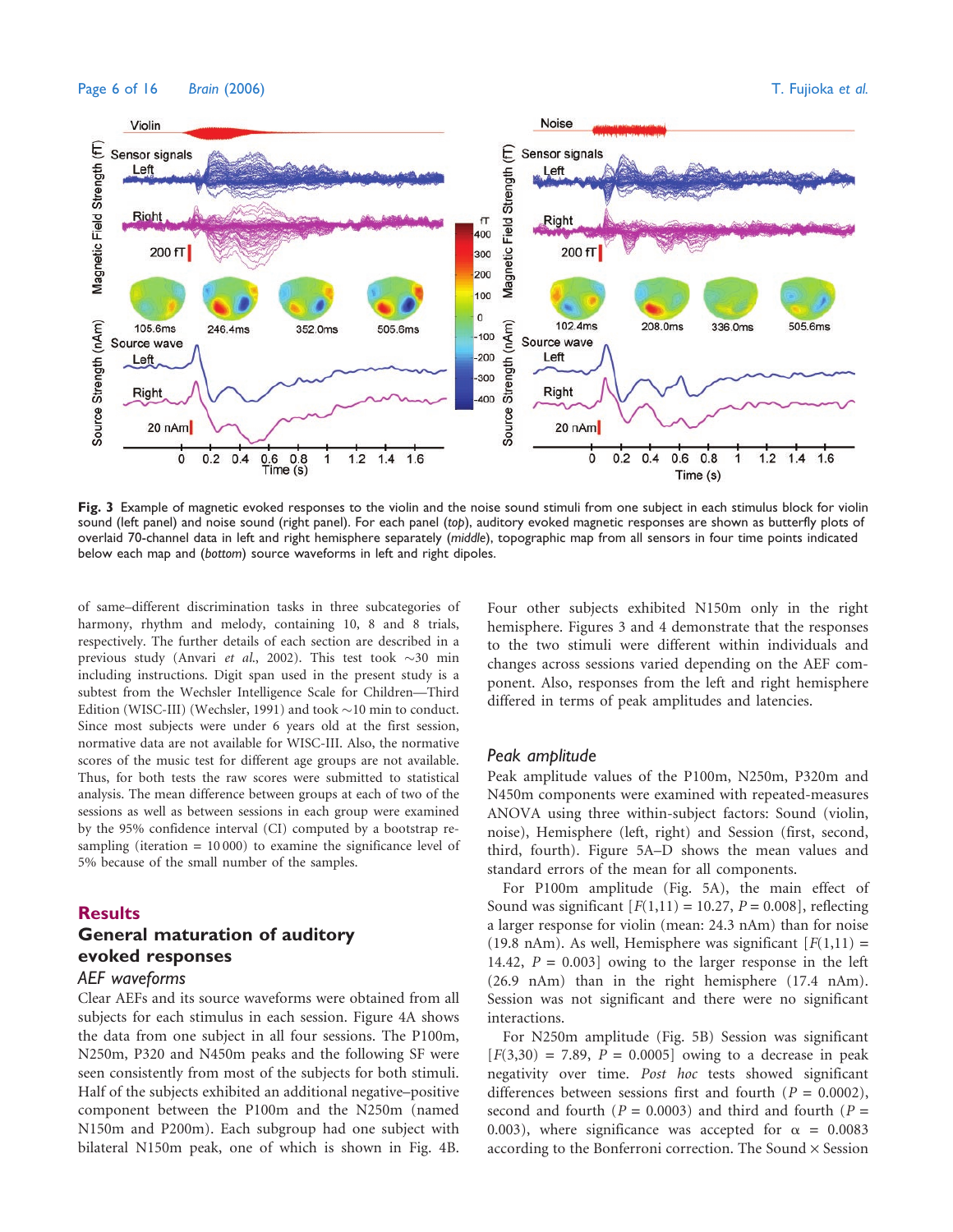

Fig. 4 Examples of source waveforms based on signal space projection across Sessions 1–4 from two subjects: (A) (left panel) data from Subject #2 in which peaks of P100m, N250m, P320m and N450m are clearly identifiable; (B) (right panel) data from Subject #12 exhibit additional peaks of N150m and P200m between P100m and N250m throughout sessions.

interaction was significant  $[F(3,30) = 4.57, P = 0.009]$ , reflecting a greater decrement over time in the N250m for violin than for noise.

For P320m amplitude (Fig. 5C), the main effect of Hemisphere was significant  $[F(1,9) = 5.47, P = 0.04]$  with a more positive peak in the left  $(-6.3 \text{ nAm})$  than in the right hemisphere (-12.1 nAm). It may be noted that the P320m peak is below the baseline (i.e. the amplitude value is less than zero), although the peak polarity is positive. Session was also significant  $[F(3,27) = 5.99, P = 0.003]$  owing to a larger amplitude of the fourth session than those of the other sessions. Post hoc comparisons revealed significant differences only between the third and fourth sessions  $(P = 0.0003, \alpha = 0.0083).$ 

For N450m (Fig. 5D), Sound was the only significant effect  $[F(1,10) = 30.11, P = 0.0003]$ , reflecting larger negativity for violin  $(-36.9 \text{ nAm})$  than for noise  $(-25.8 \text{ nAm})$ .

In summary, violin tones produced larger P100m and N450m components than did noise bursts. N250m and P320m changed across sessions, indicating rapid developmental changes over the longer latency components in contrast to the more stable P100m component. Only N250m showed differential change across sessions for violin tones and noise bursts. P100m and P320m showed hemisphere

differences, with consistently larger peaks on the left than on the right. No interactions between Hemisphere and the other factors were found for any of the components, indicating that hemispheric differences in amplitude were stable over time.

### Peak latency

Peak latencies of the P100m, N250m, P320m and N450m components, shown in Fig. 5E–H, were examined with the same ANOVA as applied to the peak amplitudes.

A main effect of Sound for P100m latency (Fig. 5E)  $[F(1,11) = 7.37, P = 0.020]$  reflects longer latency for violin (mean: 110.6 ms) than noise (105.5 ms). Hemisphere was also significant  $[F(1,11) = 19.19, P = 0.001]$ , with a longer latency in the left (112.5 ms) than in the right hemisphere (103.6 ms).

For N250m (Fig. 5F), there was a marginal effect of Session  $[F(3,30) = 2.69, P = 0.0635]$ , reflecting a decrease in latency over sessions in general, although post hoc comparisons did not reach significance. The factors Sound  $\times$  Hemisphere  $\times$  Session showed a tendency for interaction  $[F(3,30) = 3.71, P = 0.06]$ . This seems to be due to the fact that the latency for the violin tone decreased more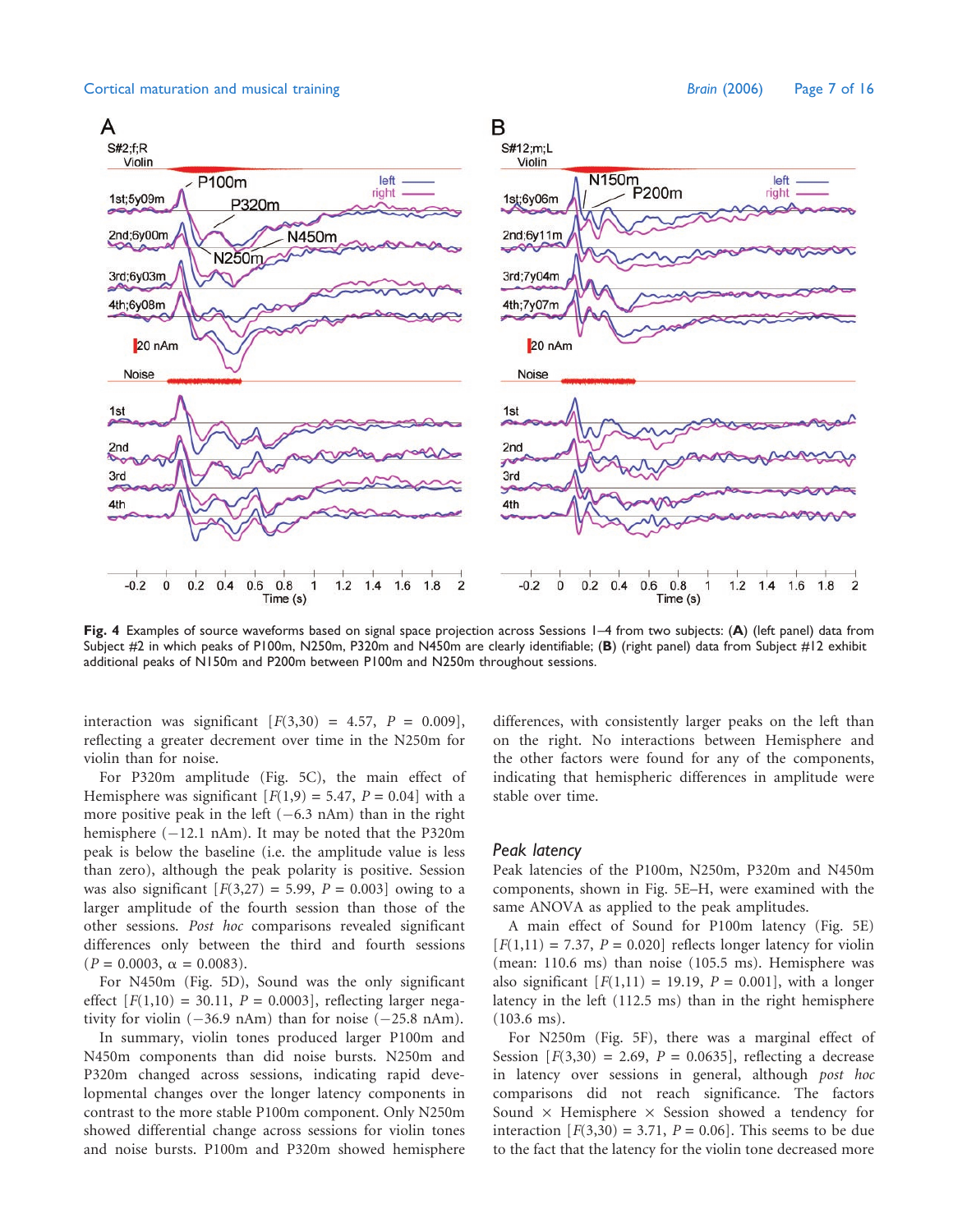

Fig. 5 (A–H) Mean and SEM of amplitude of P100m, N250m, P320m and N450m components to violin and noise stimuli from left and right hemisphere in each session.

rapidly in the right than in the left hemisphere, whereas the latency for the noise burst decrease in the left hemisphere was not linear. However, *post hoc* tests were not significant.

The P320m component (Fig. 5G) was significantly affected by Sound  $[F(1,9) = 27.21, P = 0.0006]$  with a much shorter latency for violin (308.6 ms) than for noise (339.0 ms). Session was also significant  $[F(3,27) = 13.77,$  $P < 0.0001$ , revealing a considerable decrease of latency over time. There were significant differences between the first and third sessions ( $P = 0.001$ ) and the first and fourth sessions ( $P < 0.0001$ ). In addition, there were significant interactions Sound  $\times$  Hemisphere  $[F(1,9) = 5.58, P = 0.042]$ and Sound  $\times$  Session [ $F(3,27) = 7.18$ ,  $P = 0.001$ ]. The former was caused by the fact that the latency in the right hemisphere was 11.5 ms shorter on average than in the left hemisphere for violin tone stimulation ( $P = 0.10$ , n.s), but the latency for the noise burst in the left hemisphere was shorter than in the right by 15 ms ( $P = 0.17$ , n.s.).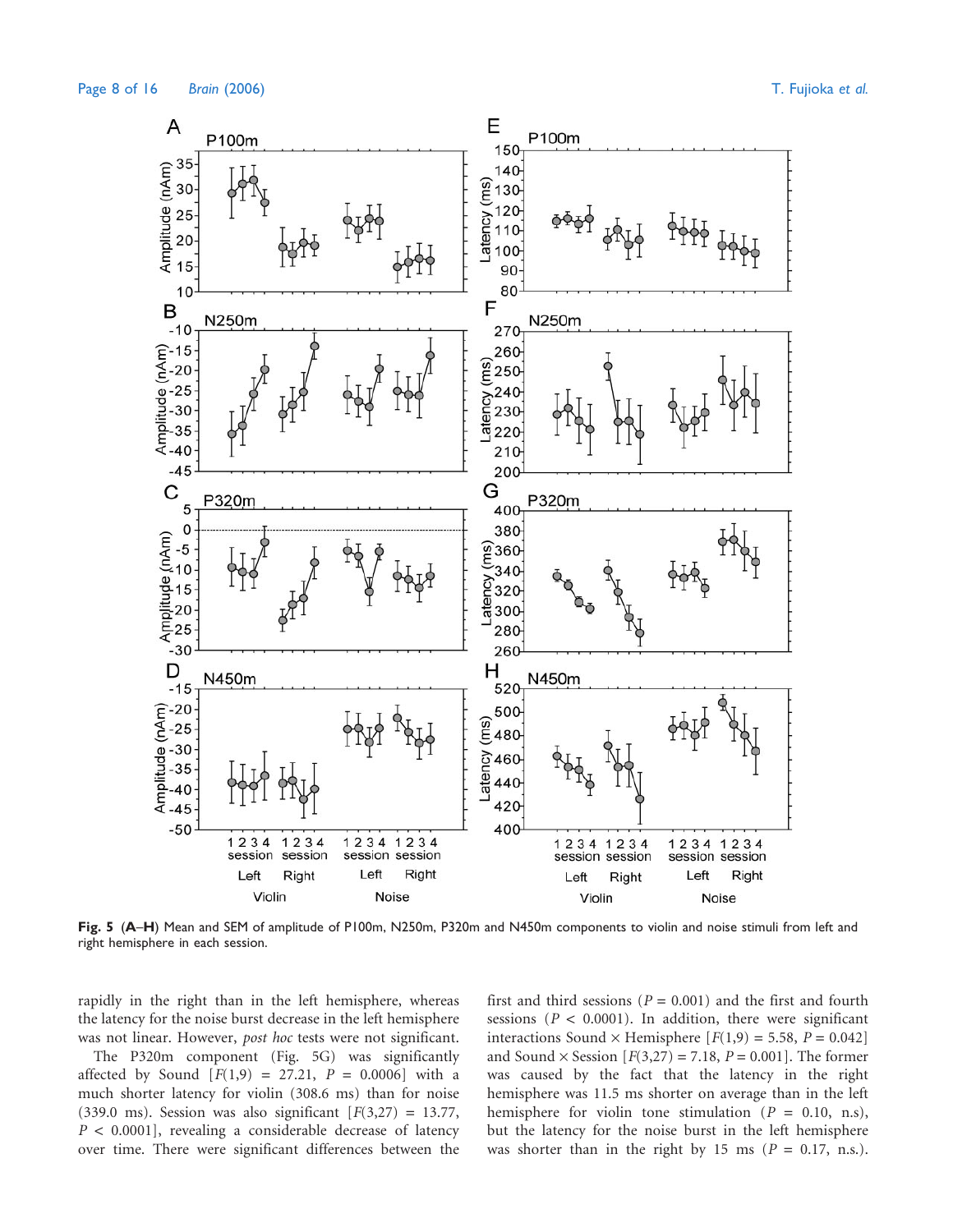### Cortical maturation and musical training Theorem 2006 Cortical maturation and musical training Brain (2006) Page 9 of 16

The latter interaction was due to the rapid decrease of latency in the right hemisphere over session for violin but not for noise ( $P < 0.0001$ ).

For N450m latency (Fig. 5H), Sound was significant  $[F(1,10) = 6.99, P = 0.025]$  with the latency for violin 35 ms shorter than for noise. This difference across stimuli was similar to that observed for the P320m component, suggesting that there might be no additional delay specific to Sound on the N450m component. Session was also significant  $[F(3,30) = 4.82, P = 0.03]$ , with a general decrement in latency across session. A significant difference was found between the first and fourth sessions ( $P = 0.0008$ ). The interaction Hemisphere  $\times$  Session approached significance  $[F(3,30) = 3.74, P = 0.07]$ , reflecting a greater decline of latency in the right compared with the left hemisphere across session (n.s.,  $P = 0.12$ ).

To summarize, the noise burst evoked an earlier P100m component than the violin tone but the violin tone evoked earlier P320m and N450m components. For the N250m component, different stimulus-specific effects were seen in the right and left hemisphere. In line with the amplitude data, all components except the P100m exhibited latency decreases across session. The left P100m exhibited longer latencies than the right regardless of stimulus. Other components showed interactions between Hemisphere and Sound or Session, revealing complex effects of stimulus-specificity and hemispheric asymmetry with developmental change.

# Musical training effects

# Behavioural tasks

The individual scores and group data of the music test are illustrated in Fig. 6A. At the first session, the mean score was 13.7 points in the Suzuki group and 14.5 points in the untrained group, but this initial difference was not significant as the CI ranged from  $-2.9$  to 1.5 including zero point. The scores at the last session were 19.2 and 16.3 in Suzuki and untrained group, respectively, which was not significant  $(-0.5 < CI < 5.8)$ . However, Suzuki group improvement by 5.5 points after 1 year was significant  $(2.6 < CI < 8.0)$ , while the improvement of 1.8 points in the other group was not significant  $(0.7 < CI < 4.6)$ .

As for digit span shown in Fig. 6B, two groups were not significantly different either in the first session (Suzuki: 8.5 points, untrained: 8.7 points,  $3.5 < CI < 3.3$ ) or in the last session (Suzuki: 12.2 points, untrained: 10.0 points; -0.3 < CI < 5.4). The improvement in Suzuki children by 3.7 points, however, was significant  $(1.5 < CI < 5.8)$ , although this was not the case for the increase of 1.8 points in the untrained children  $(-2.6 < CI < 5.2)$ .

## Morphological change in AEF waveforms

Figure 7 shows grand averaged source waveforms in each group, separately for the left and right hemisphere, session



Fig. 6 Individual and group data of raw scores of (A) music test and (B) digit span test in each group at the first and the fourth session. The fourth session was held  $\sim$  I year after the first session. Error bars indicate 95% CI of the mean.

and sound type. In order to examine when in the waveforms significant change across sessions occurred, the standard deviation across the four sessions at each time point in the grand averaged source waveforms was calculated (Fig. 7, below each auditory evoked response). The pronounced peak at 100–400 ms in the time course of the standard deviation covers the onset of N250m and offset of P320m.

Furthermore, group difference became obvious in the time-courses of variance over 1 year of time. In the Suzukitrained children, the change was clearly present only in the response to the violin tone, and had left-hemispheric dominance, while there was little change for the noise burst. On the contrary, in the untrained group, the change was similar for both stimuli and hemispheres.

#### Laterality and stimulus specificity on N250m peak

The group difference described above was assessed further on the N250m by another repeated-measures ANOVA with additional one between-subjects factor Group (Suzuki, untrained). The interaction Sound  $\times$  Group  $\times$  Session was close to significant both in amplitude ( $P = 0.09$ ) and in latency  $(P = 0.08)$ . Consequently, further analysis was conducted for the different sounds separately.

For the violin tone, a significant Group  $\times$  Hemisphere interaction was found in amplitude  $[F(1,9) = 10.48, P =$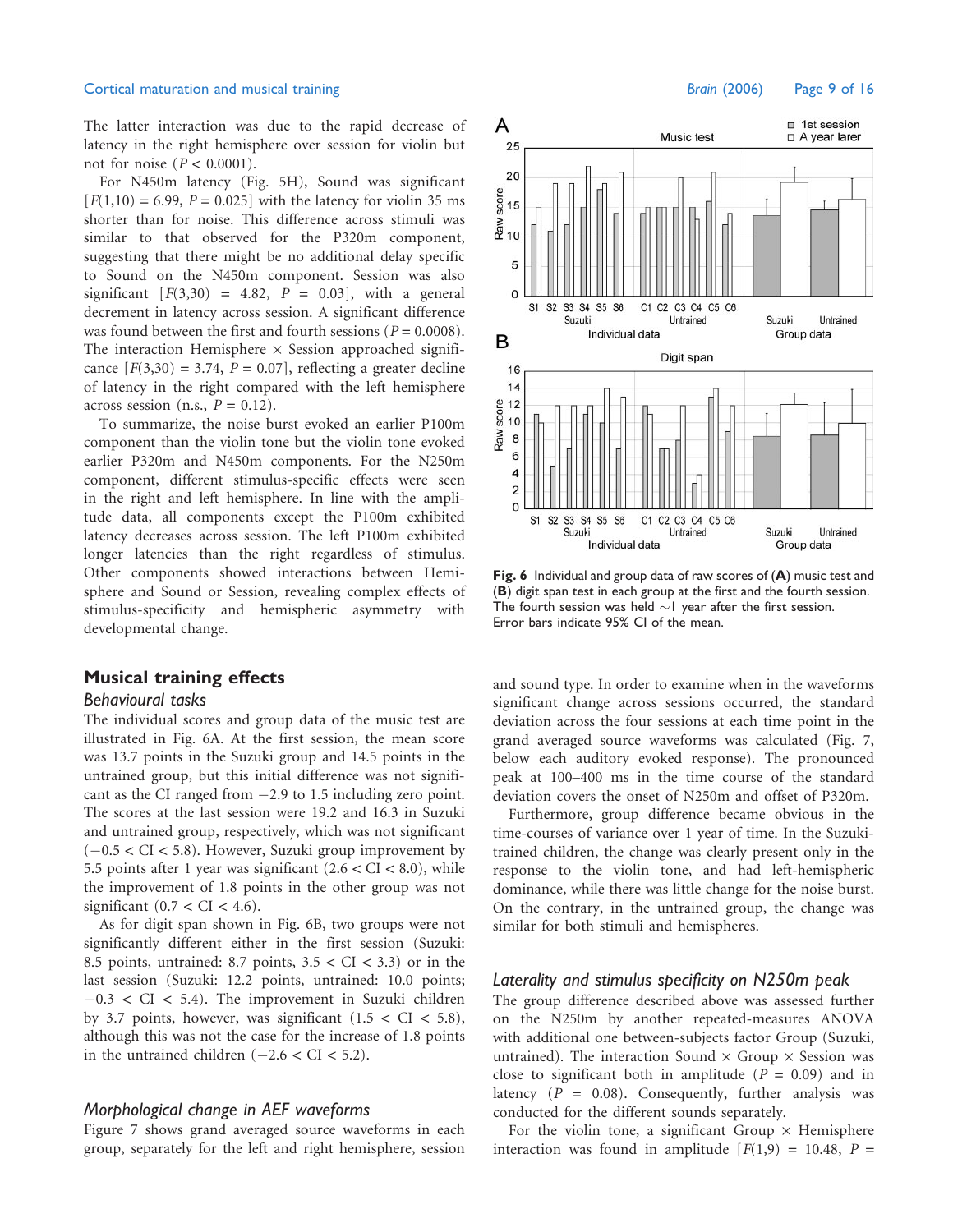#### Page 10 of 16 Brain (2006) Services and the services of the services of the services of the Services of the Services of the Services of the Services of the Services of the Services of the Services of the Services of the Se



Fig. 7 Grand averaged source waveforms at each session with its standard deviation across all sessions in each hemisphere in response to violin and noise stimuli from (left) Suzuki-music-trained subjects and (right) non-musically trained subjects.

0.01], reflecting more pronounced negativity in the left hemisphere in the Suzuki than in the untrained group, but no difference across groups in the right hemisphere (Fig. 8A). The main effect of Session was significant  $[F(3,27) = 12.86,$  $P < 0.0001$ , and the interaction between Group  $\times$ Hemisphere  $\times$  Session was close to significant ( $P = 0.09$ ), reflecting a larger change of amplitude in the left than right hemisphere in the Suzuki group but no difference in the untrained group. For latency, the main effect of Group was significant  $[F(1,9) = 8.21, P = 0.019]$  owing to a shorter latency in the Suzuki group (mean: 217.2 ms) of >30 ms compared with the untrained group (250.8 ms) as seen in Fig. 8B. As well, the interaction Session  $\times$  Group approached significance ( $P = 0.08$ ) because a large decrease of latency occurred only in the Suzuki group between the first and second session.

In contrast to the results for the violin tone, the noise burst produced no significant effects or interactions involving group. There was a significant overall effect of Session on the amplitude of the N250m, similar to that seen for the violin tone  $[F(3,27) = 3.60, P = 0.03]$ . This indicates that the decrease sessions in the amplitude of the N250m for both stimulus types represents a general decrease in the amplitude of this component with increasing age, while the main effects and interactions involving Group and Hemisphere for the violin tone most likely reflect the effects of musical experience on the developing brain.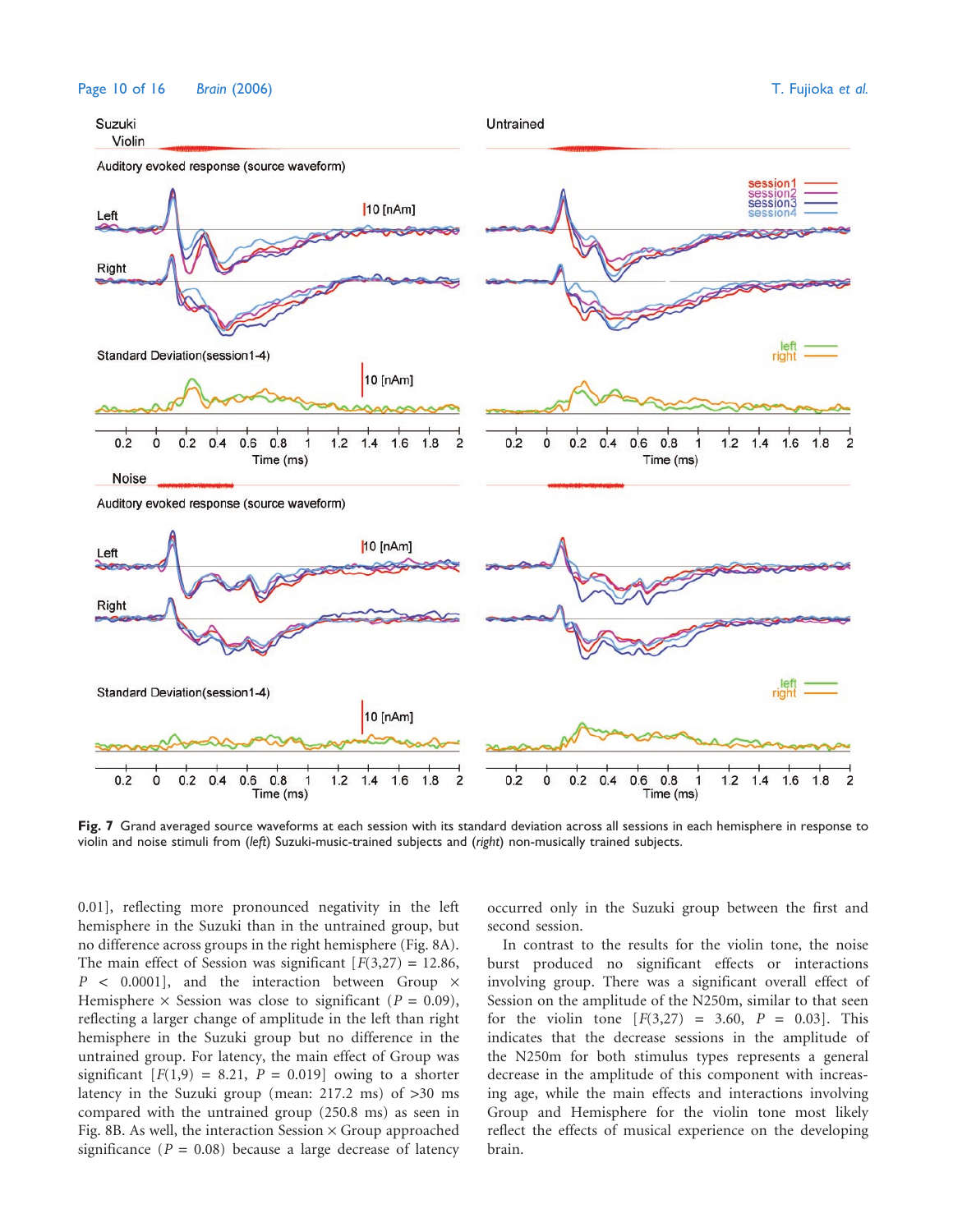Cortical maturation and musical training Theorem 2006 Brain (2006) Page 11 of 16



Fig. 8 (A) Peak amplitude and (B) latency of N250m to violin and noise stimuli from left and right hemisphere in each session for the Suzuki group and the untrained group.

# **Discussion**

The present study revealed morphological changes in the late components of the AEF over the period of 1 year in 4- to 6-year-old children, particularly in the 100–400 ms time window. In addition, larger P100m and N450m amplitude as well as more rapid changes of the N250m amplitude and latency were associated with the violin sound rather than the noise stimuli. The positive P100m and P320m components were larger over the left than the right hemisphere. Of most importance, the effects of Suzuki musical training over a 1-year period were seen in response to musical sound but not noise and were accompanied by enhanced behavioural performances in musical discrimination and non-musical working memory.

## Development of AEF

The shorter peak latencies across sessions were observed for the N250m, P320m and N450m, and amplitudes decreased in the N250m and P320m during the time-course of 1 year. Decrease in P100 latency and amplitude with age have been reported in developmental studies (Molfese et al., 1975; Fuchigami et al., 1993; Tonnquist-Uhlén et al., 1995; Oades et al., 1997; Sharma et al., 1997; Rojas et al., 1998; Cunningham et al., 2000; Ponton et al., 2000). We did not observe a significant P100 latency change within our 1-year window, which is consistent with other studies examining this age group (Korpilahti and Lang, 1994; Cunningham et al., 2000). In particular, Cunningham et al. (2000) reported that the P100 latency was relatively stable from 5 to 10 years but decreased abruptly after 12 years. Data from Ponton et al. (2002) also agree with this by showing a slower pace of P1 latency change between ages 5 and 11 than in the later ages after 12.

We interpret N150m and N250m in our data as corresponding to adult N1 and N2, respectively. For the latter, we are only concerned with those elicited from 'nonoddball' paradigm in children (Paetau et al., 1995; Ponton

et al., 2000, 2002; Takeshita et al., 2002) and in adults (Hari et al., 1982; Mäkelä et al., 1993; Paetau et al., 1995; Picton et al., 1974). The distinction of these two components in maturational trajectory has been clearly indicated by a crossage comparison by Ponton et al. (2002), although some earlier studies suggested child N250m as corresponding to adult N1. Developmental data show that N150m emerges in older children and increases in amplitude and decreases in latency with age while N250m amplitude decreases with age and is very weakly present in adults (Courchesne, 1990; Sharma et al., 1997; Cunningham et al., 2000; Pang and Taylor, 2000; Ponton et al., 2000, 2002). Our results are consistent with these trends in that the N150m was only visible in about half of the subjects and N250m decreased in amplitude over the year. In addition, unilateral N150m presence in the right hemisphere was found in one-third of our subjects and this appears to be concordant with the observation by Paetau et al. (1995), in which the right hemisphere exhibited much shorter N150m latency than the left in children of 6–8 years old. While the decrease of N250m latency observed here is in line with the other studies, Ponton et al. (2002) reported the increase. This seems likely owing to their rapid stimulation using clicks since a faster stimulation is reported to evoke larger N250(m) (Karhu et al., 1997; Takeshita et al., 2002), which might affect the degree of overlapping components.

The P320m and N450m responses have been described in only a few studies of children between 3 and 9 years of age (Paetau et al., 1995; Ceponiene et al., 1998) and in newborns (Kushnerenko et al., 2002); thus comparison throughout development is not available. Important findings in our data were that P320m and N450m decreased in latency at a similar rate while only the P320m exhibited an increase in amplitude with no change found in the N450m, and that the violin stimulus was more important to the P320m latency change than the noise stimulus. Thus, our data show large changes in these components over a single year, suggesting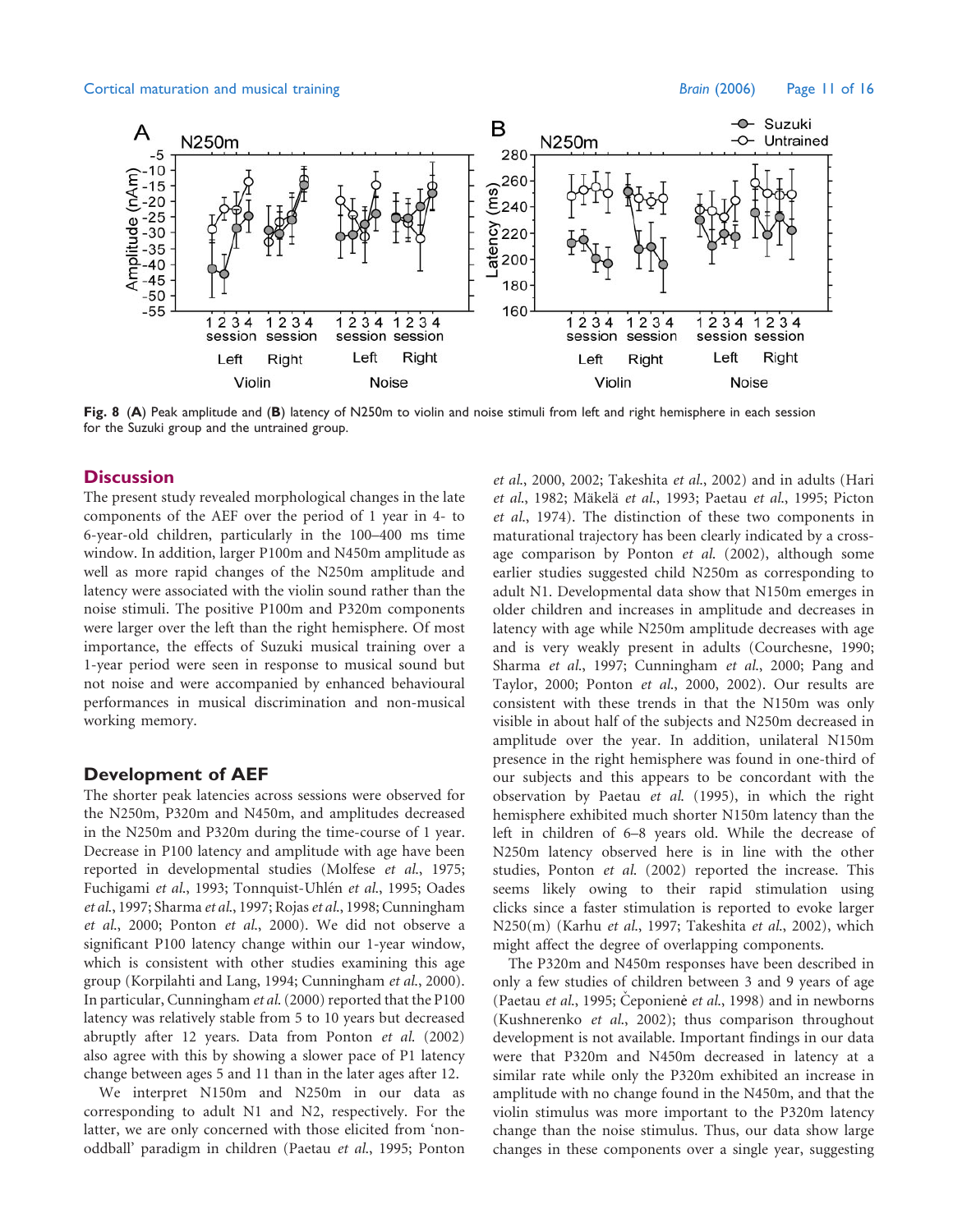#### Page 12 of 16 Brain (2006) Superior Contract Contract Contract Contract Contract Contract Contract Contract Contract Contract Contract Contract Contract Contract Contract Contract Contract Contract Contract Contract Contra

that it is important for future studies to further examine how these components change with development and specific stimulus conditions.

In general, latency decrements are thought to reflect an increase in myelination and synaptic efficiency (Eggermont, 1992; Moore and Guan, 2001), while decreases in amplitude are thought to reflect a decline in the number of pyramidal cell synapses contributing to post-synaptic potentials that occurs with synaptic pruning (Huttenlocher and Dabholkar, 1997) as more specialized and effective cortical networks develop. Our data indicate that these processes can be seen in AEF changes over the course of a single year. In addition, it is worth noting that these developmental changes are clearly seen in the source waveforms based on modelling the MEG signals with equivalent current dipoles. Successful estimation of bilateral sources within auditory areas with dipole modelling of paediatric data has been shown in AEP (Albrecht et al., 2000; Ponton et al., 2002) and AEF studies (Paetau et al., 1995; Rojas et al., 1998; Takeshita et al., 2002; Heim et al., 2003). Overall the data demonstrate that MEG recordings and source analysis are good methods for longitudinal studies of children's brain function.

# Stimulus effects on AEF

The violin sound evoked larger P100m and N450m than did the noise across our subjects. Similar stimulus effects were reported in previous studies. Speech stimuli evoked larger P100 and N250 compared with pure tones in newborns and young children of 1–6 years of age (Wunderlich et al., 2006) and in children at 8–10 years of age (Ceponiene et al., 2001). The N450 was also larger for syllables than for non-phonetic stimuli (Ceponiene et al., 2005). These studies including ours carefully calibrated the sound intensity to exclude possible confounding intensity effects. The observed stimulus effect appears to correspond to adult N1m (Diesch and Luce, 1997; Tiitinen et al., 1999) and P2 (Shahin et al., 2005), which are enlarged according to acoustic complexity. Since N1m and P2m are at least partly generated from tonotopically organized areas (Pantev et al., 1995; Lutkenhöner and Steinsträter, 1998), it seems reasonable to assume that spectral complexity is an important factor on how many neurons with different characteristic frequencies respond. Although the functional relationship between adult's N1/P2 and children's components is not clear, it seems reasonable that neural activities in auditory cortex varies on the basis of required acoustical processing and/or subsequent perceptual processing.

The more rapid developmental changes in N250m related to the violin sound is consistent with a study in which faster maturational trajectory for speech stimuli was reported compared with tone stimulation (Pang and Taylor, 2000). From animal studies it is known that auditory neurons in diverse levels respond to various stimulus-specific features differently such as fine temporal structure (periodicity) and coarse one (envelope) (Joris et al., 2004). Our violin

stimulus is different from the noise sound in several characteristics (spectrum, periodicity, envelope, reality in everyday environment). Future research is necessary to elucidate when and how various acoustic features are processed in normal human development.

# Left lateralization in children's positive AEF components

We found that the P100m and P320m amplitudes were larger on the left than on the right across all subjects. Furthermore, the laterality was stronger in the response to the violin sound than to the noise stimulus. The P100m left hemispheric dominance is consistent with other AEF studies (Paetau et al., 1995; Heim et al., 2003) while P320m left lateralization has not been reported. Since Heim et al. (2003) found the left-lateralized P100m both in normal and dyslexic children, one possibility is that this laterality could be related more to auditory sensory functions than higher perceptual processing that is involved in dyslexia. In general, AEP studies in children have not found strong lateralization effects. For example, an AEP study in children using binaural stimulation found inconsistent and weak laterality shifts throughout school-age children for N1 peak (Pang and Taylor, 2000). Other AEP studies reported lateralization effects in P1-N1, which is dominated by the contralateral advantage to the stimulated ear (monaural stimulation) rather than hemispheric specification (Bellis et al., 2000; Ponton et al., 2002). As discussed above, laterality effects can be seen more clearly in the AEF than in the AEP (Hämäläinen et al., 1993). In our data, the left hemisphere dominance in both P100m and P320m was enhanced to the violin sound, which is the more meaningful stimulus. However, stimulus-category appears to have almost no impact on lateralization in adult's P1m (analogous to P100m in our data) (Shtyrov et al., 2000), although it might be weakly left-lateralized (Ross et al., 2005). In the latter study, P1m amplitude stayed slightly left-biased regardless of ear of stimulation. More data are needed about how lateralization of P1m changes over development.

It is possible that the left lateralization for P100m and P320m seen in children might be related to general earlier maturation of the developing brain for right-handed subjects (10 out of 12 of our subjects were right-handed). The left planum temporale (PT) has a greater volume than the right PT from the earliest age studied (3 years) (Preis et al., 1999). Even the congenitally deaf population exhibit a larger volume for the auditory cortex in the left hemisphere than in the right as revealed by morphometric MRI analysis (Emmorey et al., 2003). This study further showed that the volume of grey matter is similar in both hearing and deaf subjects while the white matter volume is smaller in the deaf group. This suggests that listening experience affects the myelination and the number of fibres projecting in and out of the auditory cortices. Another study found that the frontotemporal pathway develops predominantly in the left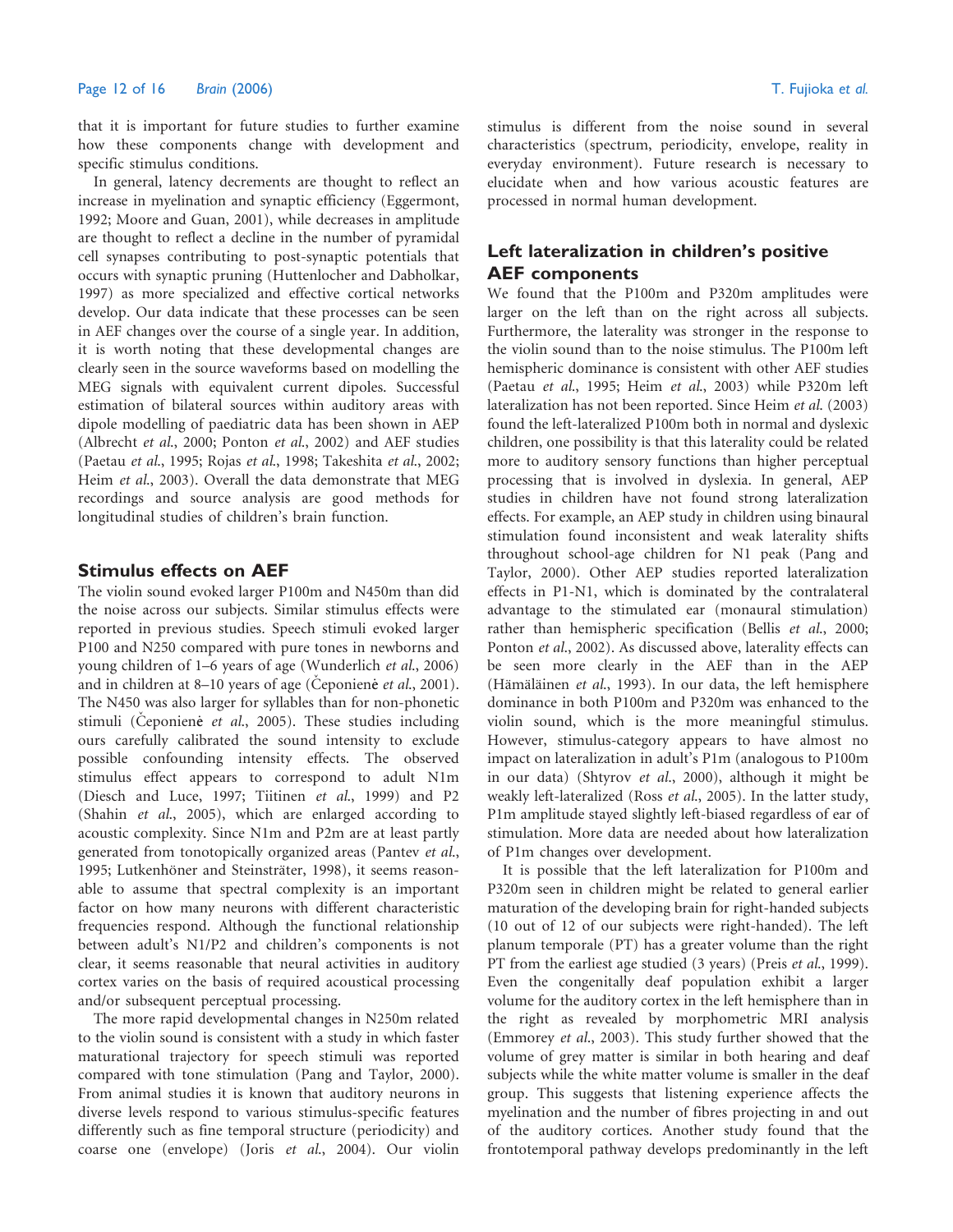#### Cortical maturation and musical training Theorem 2006 Brain (2006) Page 13 of 16

hemisphere, whereas the corticospinal tract develops bilaterally (Paus et al., 1999). This physical connectivity appears to be related to earlier growth in functional phase correlation at the alpha frequency band (7–13 Hz) over the left hemisphere at 4–6 years of age compared with the right (8– 10 years) (Thatcher et al., 1987). The regional cerebral blood flow (rCBF) indicates a right lateralization up to 3 years of age and shifts to the left after that age (Chiron et al., 1997). Overall these match the age range of our subjects.

This general left-hemispheric advantage, however, cannot explain the lack of laterality in N250m or N450m components. Also, it seems discrepant with the presence of unilateral N150m in the right hemisphere in some of our subjects if the N150 emergence is one of the indices of the developmental status. Yet it is possible that the negative and positive components might have origins in different cortical structures that mature at different rates. Neuronal axons in lower cortical layers start to reach maturity by the age of 5, whereas those in upper layers only do so after 12 years of age (Moore and Guan, 2001). It has been suggested that the positive components, such as P100m in children, originate mainly from the early developing deep layers, whereas the upper cortical layers are responsible for the negative components such as the N150m (Eggermont, 1988; Ponton et al., 2000). Therefore, the observed results might be caused by a left-hemispheric advantage in conjunction with earlier maturation of the cortical layers critical to their generation.

# Musical training effects on AEF and cognitive functions

Perhaps the most interesting finding in the present study is that in children with Suzuki music training, the morphological change at 100–400 ms was only present in response to the violin tone but not for the noise. Suzuki group also showed a larger N250m to violin tones in the left hemisphere compared with the untrained group. This AEF difference was accompanied by significant improvements in musical discrimination and in the digit span task.

The stimulus-specific enhancement of AEF in Suzuki students is in line with reports from adult musicians, although the effects in adults were, again, found for earlier components such as N1m (Pantev et al., 1998; Pantev et al., 2001) and P2 (Shahin et al., 2003). Although functional difference between N150m and N250m is suggested from the sensitivity to stimulation rate, the origins of both components are located close together in the supratemporal plane (Takeshita et al., 2002). It is possible that the stimulussensitive neurons, which initially contribute to N250m contribute to N150m as age increases.

As discussed above, functional relevance of adult's obligatory N2 to stimulus category, hemisphere and experience remains unclear owing to the sparseness of the relevant literature. Still it is possible that adult N2b, a subcomponent of N2, which is strongly enhanced by attention, can be related to N250 in children to some extent.

Using oddball paradigm, an enlarged N250 in children has been reported for rare targets (Johnstone et al., 1996; Oades et al., 1997). Thus, the violin sound might have captured the involuntary attention of children who have been taking music lessons, resulting in an enhanced N250m.

Alternatively, it has been suggested that auditory-related abilities correlate with the N250 response in children. Tonnquist-Uhlén (1996) found that the obligatory N250 component in children with language impairment showed a longer latency and smaller amplitude than that of normal children. In addition, the N250 latency was found to correlate significantly with behavioural performance in a fine-graded phonological discrimination task in children between 5 and 15 years of age (Cunningham et al., 2000). Oddball paradigms containing rare targets of moving sound also evoked enlarged N250 responses in 'good listeners' compared with that in 'poor listeners' where 'good' and 'poor' were defined by performance in various auditory tasks before the AEP recording (Wambacq et al., 2005). Therefore, we speculate that the N250m may index some part of stimulus categorization, in combination with attentional modulation, and that taking music lessons may affect this component selectively.

Finally, these results contribute to the evidence that musical training affects AEF development in children. Although the groups differed at the first measurement on the left N250m (their early musical environment probably differed), they changed differently over the course of the year, suggesting the effect of musical training. Specifically, the N250m response to the violin tone changed more rapidly in the Suzuki group but not in the untrained group. Also, the latency of this component decreased over sessions only in the Suzuki group. It is of course possible that these effects are due to some other factors such as home environment; however, both groups engaged in similar amounts and varieties of extra-curricular activities. Furthermore, the differences between groups were specific to the violin tone; the groups did not differ in response to the noise stimulus. Thus the increasing differences between groups over time are probably related to the musical activities.

This is the first study to show that brain responses in musically trained and untrained children change differently over the course of year. Previously, enhanced P100, N150 and P200 responses to piano tones were found in children who were taking piano lessons compared with untrained children (Shahin et al., 2004). However, their data did not show a difference before and after training, and they did not examine later components such as N250. In fact, Fig. 3 in Shahin et al. (2004) appears to show an enhanced N250 similar to ours in the trained group, but the data they collected did not allow examination of changes over time. In addition, the responses in their data evoked by the violin tones exhibited very small or non-existent N150 and P200 components consistent with our data. This is probably due to the slow onset of the violin tones compared with the piano tones (Elfner et al., 1976). Although a number of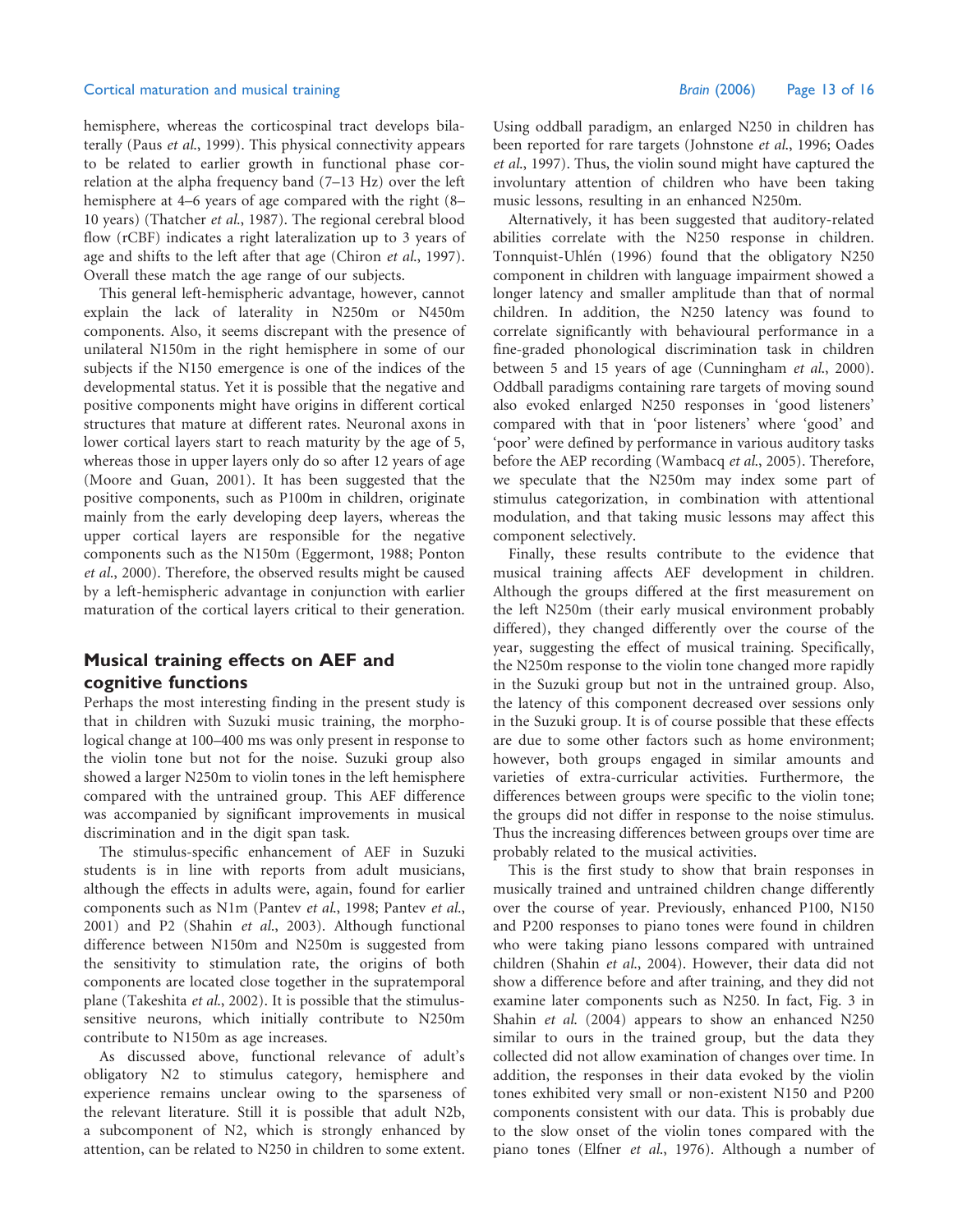#### Page 14 of 16 Brain (2006) Superior Contract Contract Contract Contract Contract Contract Contract Contract Contract Contract Contract Contract Contract Contract Contract Contract Contract Contract Contract Contract Contra

studies have shown stimulus-specific enhancement in auditory evoked responses between adult musicians and non-musicians (Pantev et al., 1998, 2001; Shahin et al., 2003), our study demonstrates the early onset of these differences during the first year of musical training.

While improvement in musical tasks is not surprising after 1 year of Suzuki music lessons, enhanced performance in digit span gives additional evidence for transfer effect between music and non-musical abilities such as literacy (Anvari et al., 2002), verbal memory (Ho et al., 2003), visuospatial processing (Costa-Giomi, 1999), mathematics (Cheek and Smith, 1999) and IQ (Schellenberg, 2004). In particular, Schellenberg (2004) randomly assigned children to either music lessons or drama lessons. This design eliminates differences between groups that could pre-exist between children whose parents enrol them in music classes compared with those who do not. It should be noted in this regard that although we did not have random assignment, and the groups differed at the first measurement on one of the AEF components, they changed differently over the course of the year, which strongly suggests the effects of musical training. Interestingly, with respect to brain structure measured by morphometric MRI analysis, children (5–7 years) planning to take musical lessons did not differ from those with no such plans (Norton et al., 2005). While it appears that music practice might have impacts on 'general intelligence', the underlying neural mechanism remains unclear. Our finding of enhanced performance after a year of musical training on the digit span task suggests that this experience affects working memory capacity, at least to some extent. Alternatively, it might be also related to the more advanced perseverance skills and/or the ability to sustain focused attention observed in Suzuki children compared with children enrolled in other activity such as creative movement classes (Scott, 1992). This interpretation is also consistent with the enhanced changes on N250m component in the Suzuki group, which could be related to attentional modulation.

# Conclusion

Maturational changes in AEFs can be observed within a year in 4- to 6-year-old children using individual waveforms of cortical source activity. Source space analysis also reveals different stimulus and hemispheric effects for different components. Furthermore, musical training resulted in specific developmental changes in the responses to musical sounds but not to responses to noise stimuli, probably reflecting the development of neuronal networks specialized for important sounds experienced in the environment.

# Acknowledgements

This research is supported by International Music Foundation awarded to L.J.T. and C.P., Canadian Institutes for Health Research to T.F. and B.R., and The Sound Technology Promotion Foundation to T.F. and R.K. The authors thank Dr Terence W. Picton for advice and discussion, Judy Vendramini and Haydeh Shaghaghi for their assistance in data acquisition and Patricia Van Roon, Tim Bardouille, Andreas Wollbrink and Uril Yakubov for their technical support.

#### **References**

- Albrecht R, Suchodoletz W, Uwer R. The development of auditory evoked dipole source activity from childhood to adulthood. Clin Neurophysiol 2000; 111: 2268–76.
- Anvari SH, Trainor LJ, Woodside J, Levy BA. Relations among musical skills, phonological processing, and early reading ability in preschool children. J Exp Child Psychol 2002; 83: 111–30.
- Barnet AB. Auditory evoked potentials during sleep in normal children from ten days to three years of age. Electroencephalogr Clin Neurophysiol 1975; 39: 29–41.
- Bellis TJ, Nicol T, Kraus N. Aging affects hemispheric asymmetry in the neural representation of speech sounds. J Neurosci 2000; 20: 791–7.
- Bosnyak DJ, Eaton RA, Roberts LE. Distributed auditory cortical representations are modified when non-musicians are trained at pitch discrimination with 40 Hz amplitude modulated tones. Cereb Cortex 2004; 14: 1088–99.
- Bruneau N, Roux S, Guerin P, Barthelemy C, Lelord G. Temporal prominence of auditory evoked potentials (N1 wave) in 4-8-year-old children. Psychophysiology 1997; 34: 32–8.
- Čeponienė R, Cheour M, Näätänen R. Interstimulus interval and auditory event-related potentials in children: evidence for multiple generators. Electroencephalogr Clin Neurophysiol 1998; 108: 345–54.
- Čeponienė R, Shestakova A, Balan P, Alku P, Yiaguchi K, Näätänen R. Children's auditory event-related potentials index sound complexity and 'speechness'. Int J Neurosci 2001; 109: 245–60.
- Čeponienė R, Alku P, Westerfield M, Torki M, Townsend J. ERPs differentiate syllable and nonphonetic sound processing in children and adults. Psychophysiology 2005; 42: 391–406.
- Cheek JM, Smith LR. Music training and mathematics achievement. Adolescence 1999; 34: 759–61.
- Chiron C, Jambaque I, Nabbout R, Lounes R, Syrota A, Dulac O. The right brain hemisphere is dominant in human infants. Brain 1997; 120: 1057–65.
- Costa-Giomi E. The effects of three years of piano instruction on children's cognitive development. J Res Music Education 1999; 47: 198–212.
- Courchesne E. Chronology of postnatal human brain development: eventrelated potential, positron emission tomography, myelinogenesis, and synaptogenesis studies. In: Rohrbaugh JW, Parasuraman R, Johnson R, editors. Event-related brain potentials. Basic issues and applications. New York: Oxford University Press; 1990.
- Cunningham J, Nicol T, Zecker S, Kraus N. Speech-evoked neurophysiologic responses in children with learning problems: development and behavioral correlates of perception. Ear Hear 2000; 21: 554–68.
- Diesch E, Luce T. Magnetic fields elicited by tones and vowel formants reveal tonotopy and nonlinear summation of cortical activation. Psychophysiology 1997; 34: 501–10.
- Edeline JM. Learning-induced physiological plasticity in the thalamo-cortical sensory systems: a critical evaluation of receptive field plasticity, map changes and their potential mechanisms. Prog Neurobiol 1999; 57: 165–224.
- Eggermont JJ. On the rate of maturation of sensory evoked potentials. Electroencephalogr Clin Neurophysiol 1988; 70: 293–305.
- Eggermont JJ. Development of auditory evoked potentials. Acta Otolaryngol 1992; 112: 197–200.
- Elfner LF, Gustafson DJ, Williams KN. Signal onset and task variables in auditory evoked potentials. Biol Psychol 1976; 4: 197–206.
- Emmorey K, Allen JS, Bruss J, Schenker N, Damasio H. A morphometric analysis of auditory brain regions in congenitally deaf adults. Proc Natl Acad Sci USA 2003; 100: 10049–54.
- Engineer ND, Percaccio CR, Pandya PK, Moucha R, Rathbun DL, Kilgard MP. Environmental enrichment improves response strength, threshold,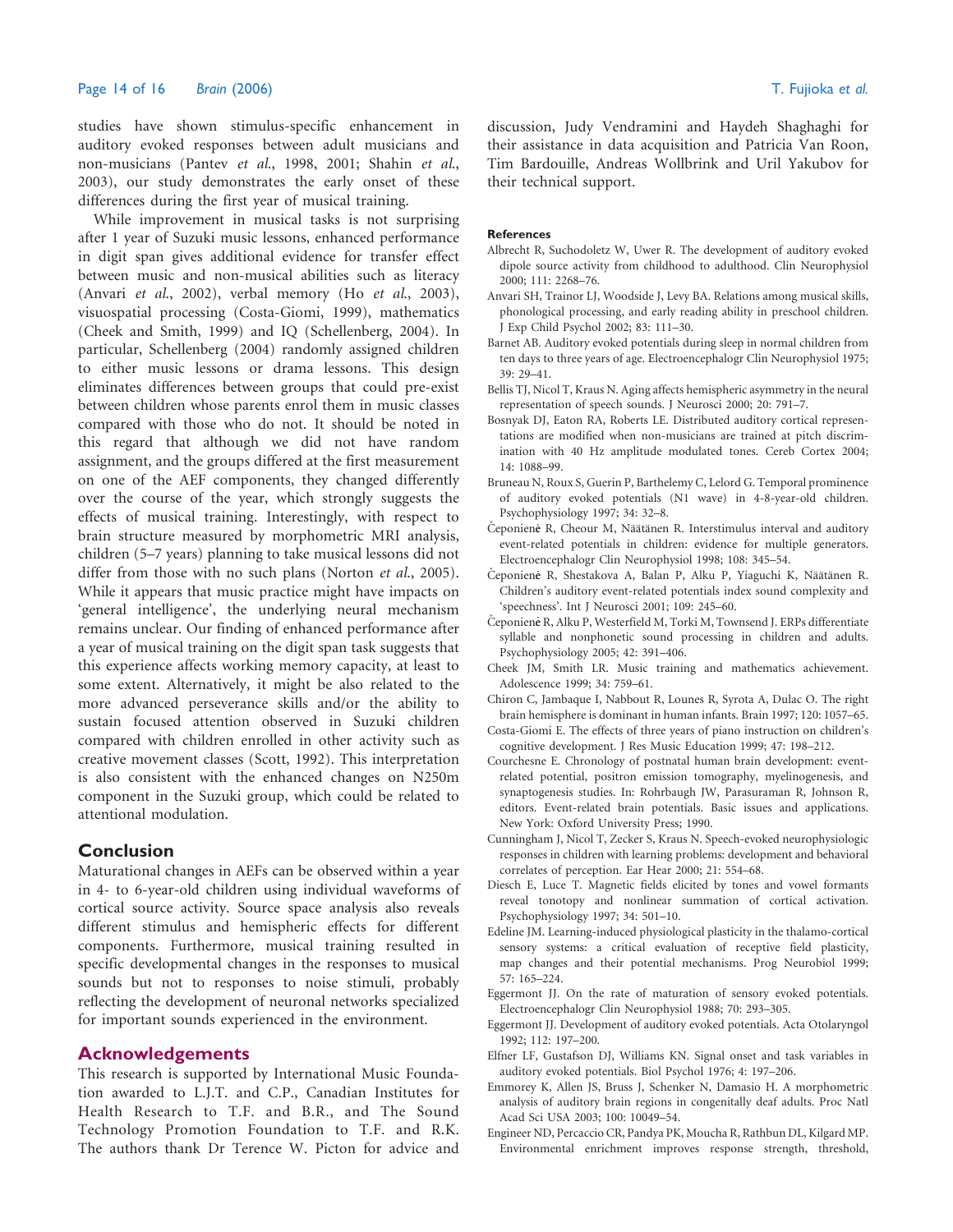#### Cortical maturation and musical training Theorem 2006 Brain (2006) Page 15 of 16

selectivity, and latency of auditory cortex neurons. J Neurophysiol 2004; 92: 73–82.

- Ericsson KA, Krampe RT, Tesch-Romer C. The role of deliberate practice in the acquisition of expert performance. Psychol Rev 1993; 100: 363–406.
- Fuchigami T, Okubo O, Fujita Y, Okuni M, Noguchi Y, Yamada T. Auditory event-related potentials and reaction time in children: evaluation of cognitive development. Dev Med Child Neurol 1993; 35: 230–7.
- Fujioka T, Trainor LJ, Ross B, Kakigi R, Pantev C. Musical training enhances automatic encoding of melodic contour and interval structure. J Cogn Neurosci 2004; 16: 1010–21.
- Fujioka T, Trainor LJ, Ross B, Kakigi R, Pantev C. Automatic encoding of polyphonic melodies in musicians and nonmusicians. J Cogn Neurosci 2005; 17: 1578–92.
- Gomes H, Dunn M, Ritter W, Kurtzberg D, Brattson A, Kreuzer JA, et al. Spatiotemporal maturation of the central and lateral N1 components to tones. Brain Res Dev Brain Res 2001; 129: 147–55.
- Hämäläinen M, Hari R, Ilmoniemi RJ, Knuutila J, Lounasmaa OV. Magnetoencephalography - theory, instrumentation, and applications to noninvasive studies of the working human brain. Rev Mod Phys 1993; 65: 413.
- Hari R, Kaila K, Katila T, Tuomisto T, Varpula T. Interstimulus interval dependence of the auditory vertex response and its magnetic counterpart: implications for their neural generation. Electroencephalogr Clin Neurophysiol 1982; 54: 561–9.
- Heim S, Eulitz C, Elbert T. Altered hemispheric asymmetry of auditory P100m in dyslexia. Eur J Neurosci 2003; 17: 1715–22.
- Ho YC, Cheung MC, Chan AS. Music training improves verbal but not visual memory: cross-sectional and longitudinal explorations in children. Neuropsychology 2003; 17: 439–50.
- Huttenlocher PR, Dabholkar AS. Regional differences in synaptogenesis in human cerebral cortex. J Comp Neurol 1997; 387: 167–78.
- Johnstone SJ, Barry RJ, Anderson JW, Coyle SF. Age-related changes in child and adolescent event-related potential component morphology, amplitude and latency to standard and target stimuli in an auditory oddball task. Int J Psychophysiol 1996; 24: 223–38.
- Joris PX, Schreiner CE, Rees A. Neural processing of amplitude-modulated sounds. Physiol Rev 2004; 84: 541–77.
- Karhu J, Herrgard E, Paakkonen A, Luoma L, Airaksinen E, Partanen J. Dual cerebral processing of elementary auditory input in children. Neuroreport 1997; 8: 1327–30.
- Koelsch S, Schmidt BH, Kansok J. Effects of musical expertise on the early right anterior negativity: an event-related brain potential study. Psychophysiology 2002; 39: 657–63.
- Korpilahti P, Lang HA. Auditory ERP components and mismatch negativity in dysphasic children. Electroencephalogr Clin Neurophysiol 1994; 91: 256–64.
- Kushnerenko E, Čeponienė R, Balan P, Fellman V, Huotilaine M, Näätänen R. Maturation of the auditory event-related potentials during the first year of life. Neuroreport 2002; 13: 47–51.
- Lewis TL, Maurer D. Multiple sensitive periods in human visual development: evidence from visually deprived children. Dev Psychobiol 2005; 46: 163–83.
- Lütkenhöner B, Steinsträter O. High-precision neuromagnetic study of the functional organization of the human auditory cortex. Audiol Neurootol 1998; 3: 191–213.
- Mäkelä JP, Ahonen A, Hämäläinen R, Hari R, Ilmoniemi MK, Knuutila J, et al. Functional differences between auditory cortices of the two hemispheres revealed by whole-head neuromagnetic recordings. Hum Brain Mapp 1993; 1: 48–56.
- Molfese DL, Freeman RB Jr, Palermo DS. The ontogeny of brain lateralization for speech and nonspeech stimuli. Brain Lang 1975; 2: 356–68.
- Moore JK, Guan YL. Cytoarchitectural and axonal maturation in human auditory cortex. J Assoc Res Otolaryngol 2001; 2: 297–311.
- Norton A, Winner E, Cronin K, Overy K, Lee DJ, Schlaug G. Are there preexisting neural, cognitive, or motoric markers for musical ability? Brain Cogn 2005; 59: 124–34.
- Oades RD, Dittmann-Balcar A, Zerbin D. Development and topography of auditory event-related potentials (ERPs): mismatch and processing

negativity in individuals 8–22 years of age. Psychophysiology 1997; 34: 677–93.

- Paetau R, Ahonen A, Salonen O, Sams M. Auditory evoked magnetic fields to tones and pseudowords in healthy children and adults. J Clin Neurophysiol 1995; 12: 177–85.
- Pang EW, Taylor MJ. Tracking the development of the N1 from age 3 to adulthood: an examination of speech and non-speech stimuli. Clin Neurophysiol 2000; 111: 388–97.
- Pantev C, Bertrand O, Eulitz C, Verkindt C, Hampson S, Schuierer G, et al. Specific tonotopic organizations of different areas of the human auditory cortex revealed by simultaneous magnetic and electric recordings. Electroencephalogr Clin Neurophysiol 1995; 94: 26–40.
- Pantev C, Oostenveld R, Engelien A, Ross B, Roberts LE, Hoke M. Increased auditory cortical representation in musicians. Nature 1998; 392: 811–4.
- Pantev C, Roberts LE, Schulz M, Engelien A, Ross B. Timbre-specific enhancement of auditory cortical representations in musicians. Neuroreport 2001; 12: 169–74.
- Paus T, Zijdenbos A, Worsley K, Collins DL, Blumenthal J, Giedd JN, et al. Structural maturation of neural pathways in children and adolescents: in vivo study. Science 1999; 283: 1908–11.
- Picton TW, Hillyard SA, Krausz HI, Galambos R. Human auditory evoked potentials. I. Evaluation of components. Electroencephalogr Clin Neurophysiol 1974; 36: 179–90.
- Ponton CW, Eggermont JJ, Kwong B, Don M. Maturation of human central auditory system activity: evidence from multi-channel evoked potentials. Clin Neurophysiol 2000; 111: 220–36.
- Ponton C, Eggermont JJ, Khosla D, Kwong B, Don M. Maturation of human central auditory system activity: separating auditory evoked potentials by dipole source modeling. Clin Neurophysiol 2002; 113: 407–20.
- Preis S, Jäncke L, Schmitz-Hillebrecht J, Steinmetz H. Child age and planum temporale asymmetry. Brain Cogn 1999; 40: 441–52.
- Recanzone GH, Schreiner CE, Merzenich MM. Plasticity in the frequency representation of primary auditory cortex following discrimination training in adult owl monkeys. J Neurosci 1993; 13: 87–103.
- Reinke KS, He Y, Wang C, Alain C. Perceptual learning modulates sensory evoked response during vowel segregation. Brain Res Cogn Brain Res 2003; 17: 781–91.
- Rojas DC, Walker JR, Sheeder JL, Teale PD, Reite ML. Developmental changes in refractoriness of the neuromagnetic M100 in children. Neuroreport 1998; 9: 1543–7.
- Ross B, Borgmann C, Draganova R, Roberts LE, Pantev C. A high-precision magnetoencephalographic study of human auditory steady-state responses to amplitude-modulated tones. J Acoust Soc Am 2000; 108: 679–91.
- Ross B, Herdman AT, Pantev C. Right hemispheric laterality of human 40 Hz auditory steady-state responses. Cereb Cortex 2005; 15: 2029–39.
- Russeler J, Altenmüller E, Nager W, Kohlmetz C, Münte TF. Event-related brain potentials to sound omissions differ in musicians and non-musicians. Neurosci Lett 2001; 308: 33–6.
- Schellenberg EG. Music lessons enhance IQ. Psychol Sci 2004; 15: 511–4.
- Scherg M, Von Cramon D. Evoked dipole source potentials of the human auditory cortex. Electroencephalogr Clin Neurophysiol 1986; 65: 344–60.
- Schlaug G, Jäncke L, Huang Y, Staiger JF, Steinmetz H. Increased corpus callosum size in musicians. Neuropsychologia 1995; 33: 1047–55.
- Schneider P, Scherg M, Dosch HG, Specht HJ, Gutschalk A, Rupp A. Morphology of Heschl's gyrus reflects enhanced activation in the auditory cortex of musicians. Nat Neurosci 2002; 5: 688–94.
- Scott L. Attention and perseverance behaviors of preschool children enrolled in Suzuki violin lessons and other activities. J Res Music Education 1992; 40: 225–35.
- Shahin A, Bosnyak DJ, Trainor LJ, Roberts LE. Enhancement of neuroplastic P2 and N1c auditory evoked potentials in musicians. J Neurosci 2003; 23: 5545–52.
- Shahin A, Roberts LE, Trainor LJ. Enhancement of auditory cortical development by musical experience in children. Neuroreport 2004; 15: 1917–21.